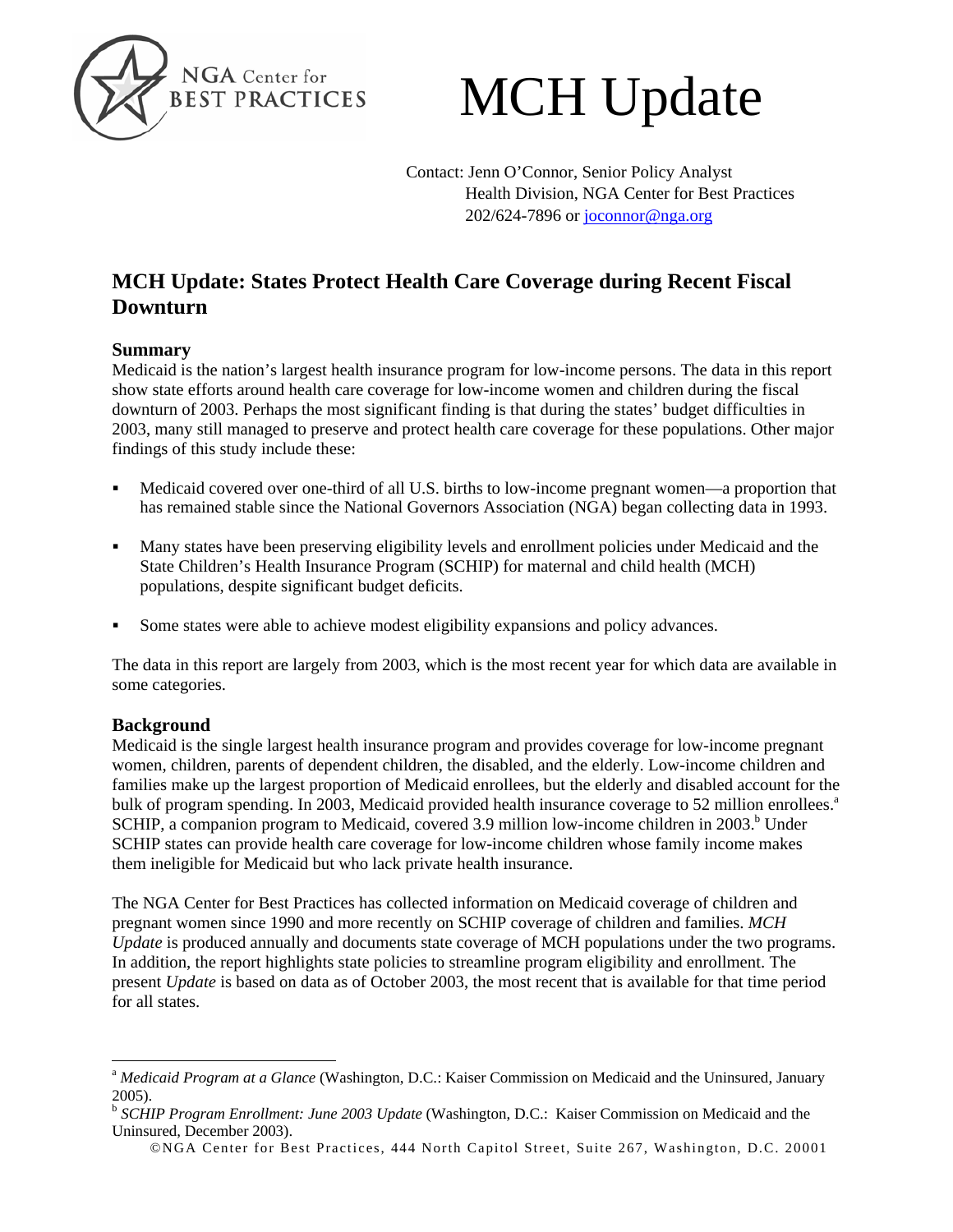## **The Proportion of U.S. Births Covered by Medicaid Remains Steady**

Medicaid covered over 1.5 million births in the United States in 2001 (see Table 1), or over one-third of all births nationwide, $c$  a trend that has remained consistent since 1993, when NGA began tracking Medicaid birth data. Medicaid coverage of total births in 2001 experienced a slight increase (3 percent) as compared to 2000 births.

## **Most States Preserved Eligibility Levels and Enrollment Policies for Pregnant Women and Children**

Medicaid and SCHIP provide a critical source of health insurance coverage to low-income pregnant women, infants, and children. Recognizing the importance of health insurance coverage for MCH populations, numerous federal health insurance policy reforms have been implemented over the past two decades (see Appendix A). Under federal Medicaid law, states are required to provide coverage to pregnant women, infants, an[d](#page-1-1) children based on Federal Poverty Level (FPL) categories.<sup>d</sup> States have extended program eligibility levels beyond these federally mandated requirements, as well as implemented state health reforms and created special program initiatives targeted to MCH populations. Furthermore, a 2002 federal rule enables states to extend prenatal coverage to pregnant women under SCHIP.



**State Changes to Medicaid and SCHIP Eligibility Requirements for Pregnant Women, Infants and Children, as of October 1, 2003**

<span id="page-1-0"></span> $\degree$  The total number of births to all U.S. women in 2001 was 4,025,933. Centers for Disease Control and Prevention (CDC), National Vital Statistics Reports 51, no. 12, August 4, 2003.

<span id="page-1-1"></span><sup>&</sup>lt;sup>d</sup> Under Medicaid, federally mandated minimum eligibility levels for MCH populations, as percentages of the Federal Poverty Level, are as follows: pregnant women, 133 percent; infants, 133 percent; children ages 1 through 6, 133 percent; and children ages 6 through 18, 100 percent. States have the option of expanding these eligibility levels. Medicaid must cover women who are pregnant and for 60 days following delivery in households with incomes up to 133 percent FPL and have the option of extending eligibility to 185 percent of FPL and above, under Section 1902(r)(2).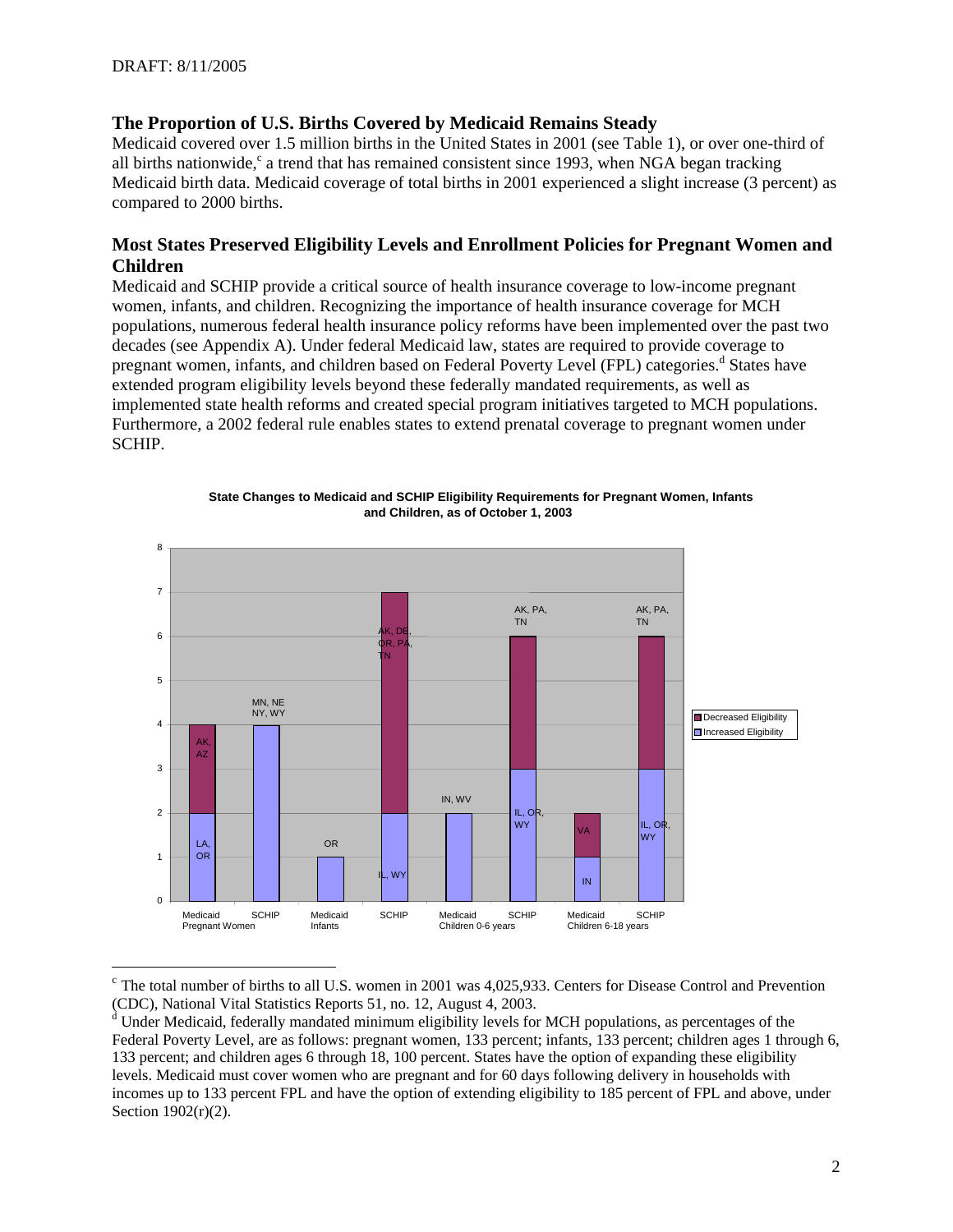In 2003, budget shortfalls were severe enough to affect even priority programs traditionally spared budget cuts. States collectively cut \$11.8 billion from their budgets – the second largest budget shortfall since 2002, when 38 states cut their budgets by nearly \$13.7 billion. $^{\circ}$  Even so, few states reduced eligibility levels under Medicaid or SCHIP for MCH populations (see Tables 6-8 for eligibility levels). In fact, nearly as many states made policy changes to expand eligibility threshold levels as acted to limit eligibility for these two programs. Twelve states now extend eligibility to pregnant women under SCHIP (see Table 8).

## *Streamlined Eligibility and Enrollment Policies under Medicaid and SCHIP*

States have made significant strides to streamline enrollment and eligibility processes under Medicaid and SCHIP, and state o[f](#page-2-1)ficials have expressed a commitment to maintaining this progress.<sup>f</sup> Given the significant budget shortfalls in the states, many of these policies appeared ripe for elimination or restriction in order to cut costs and achieve savings. However, the policies survived dramatic changes in most states. With some exceptions, most states maintained existing Medicaid and SCHIP policies for presumptive eligibility, continuous eligibility, assets tests, and self-declaration of income (see Tables 2- 5). **Illinois** enhanced its enrollment policies and expanded eligibility for pregnant women and children.

## *Presumptive Eligibility*

Presumptive eligibility enables states to provide temporary coverage to pregnant women and children under Medicaid and SCHIP until a formal eligibility determination can be made. In 2003, presumptive eligibility policies generally remained consistent, with changes in only a few states:

- Three states (**Colorado, Connecticut, and New Mexico**) eliminated presumptive eligibility policies for pregnant women or children under Medicaid. In **Connecticut**, the policy was eliminated for children under both Medicaid and SCHIP.
- **Missouri** implemented a presumptive eligibility policy for children under Medicaid.
- **Illinois** implemented presumptive eligibility for children under Medicaid and SCHIP. Presumptive eligibility for pregnant women has been available in Illinois since 1989.

## *Continuous Eligibility*

Continuous eligibility enables states to ensure continuity of care by providing continuous enrollment to Medicaid and SCHIP enrollees for 12 months instead of on a month-to-month basis. Under Medicaid, states are required to provide continuous eligibility to pregnant women and infants up to the age of one year, regardless of changes in income that would otherwise make them ineligible. Continuous eligibility policies under Medicaid and SCHIP were preserved in many states. Highlights of some of the changes include the following:

- **Kansas** and **Nebraska** enhanced existing continuous eligibility policies for pregnant women under Medicaid.
- Two states (**Connecticut** and **New Mexico**) eliminated continuous eligibility policies for children under both Medicaid and SCHIP.
- Several states, including **Minnesota, Nebraska, Texas,** and **Washington,** reduced the number of months for which children will have continuous eligibility under Medicaid and/or SCHIP.

## *Assets Test and Self-Declaration of Income*

<span id="page-2-0"></span><sup>&</sup>lt;sup>e</sup> *Fiscal Survey of the States* (Washington, D.C.: National Association of State Budget Officers and National Governors Association, December 2003). Available at: < http://www.nasbo.org/publications.php>.

<span id="page-2-1"></span><sup>&</sup>lt;sup>f</sup> Squeezing SCHIP: States Use Flexibility to Respond to the Ongoing Budget Crisis (Washington, D.C.: Urban Institute, June 2004).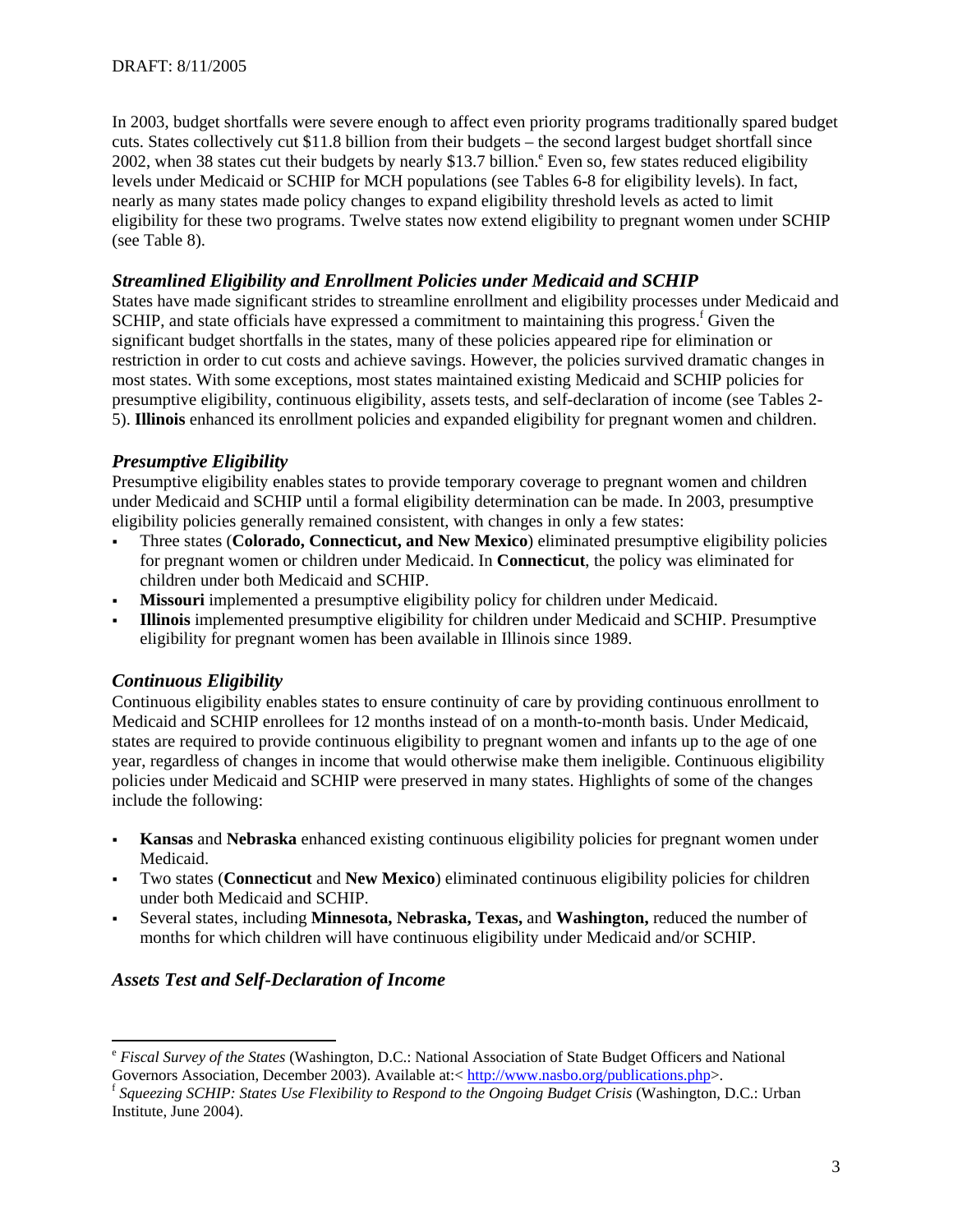States can elect to disregard assets when determining Medicaid eligibility and allow families to selfdeclare their income, without the need for verification in the form of pay stubs or tax returns. As with other eligibility policies, few states made changes to these two policies in 2003. Only **South Dakota** implemented a new assets test policy for Medicaid that year. Two states, **Connecticut and Montana**, implemented self-declaration of income either for children or for pregnant women under Medicaid and SCHIP. **Illinois** reduced the number of pay stubs needed for income verification to one.

## **Health Insurance Coverage for Parents and Adults**

States continue to examine ways to expand health insurance coverage to low-income parents of dependent children and to adults without children through various waiver options under Medicaid and SCHIP. Through a Health Insurance Flexibility and Accountability (HIFA) waiver, **Illinois** extended health insurance coverage to adults up to 133 percent of the FPL. Overall, advances in these areas were modest in 2003. Table 9 highlights state policies that cover adults with children.

## **Conclusion**

States continue to struggle to provide health care coverage to low-income pregnant women, infants, and children while managing escalating health care costs. In an environment of significant fiscal constraints, most states were able to avoid significant changes to eligibility and enrollment policies for pregnant women, infants and children under Medicaid and SCHIP in FY 2003. Future issues of *MCH Update* will determine whether states are able to maintain or even expand this level of commitment to low-income pregnant women and children.

NOTE: This *MCH Update* was researched and written for the NGA Center for Best Practices by Karen VanLandeghem, an independent consultant, with funding from the federal Maternal and Child Health Bureau (MCHB).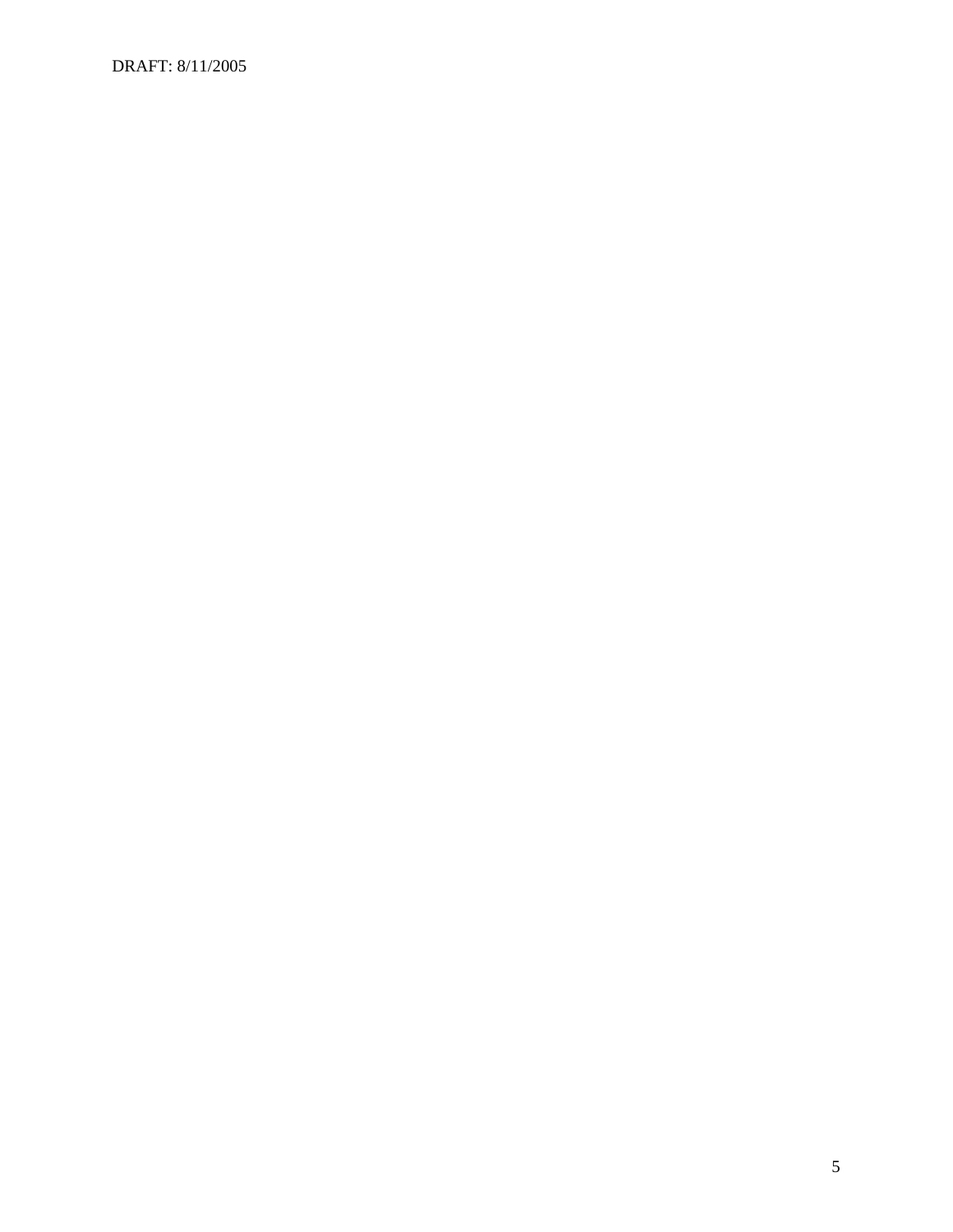|                                    | 2000                   |                     | 2001                   |                     |  |
|------------------------------------|------------------------|---------------------|------------------------|---------------------|--|
|                                    | Number of              | Percentage of       | Number of              | Percentage of       |  |
| <b>State</b>                       | <b>Medicaid Births</b> | <b>Total Births</b> | <b>Medicaid Births</b> | <b>Total Births</b> |  |
| Alabama                            | 27.911                 | 45.00               | N/R                    | N/R                 |  |
| Alaska                             | 5,190                  | 52.00               | 5,266                  | 52.63               |  |
| Arizona                            | 37,566                 | 44.00               | 38,678                 | 45.40               |  |
| Arkansas                           | 16,289                 | 43.68               | 18,034                 | 51.00               |  |
| California                         | 224,405                | 42.36               | 229,884                | 43.71               |  |
| Colorado                           | 20,893                 | 32.07               | 21,159                 | 31.58               |  |
| Connecticut <sup>a</sup>           | 11,504                 | 26.70               | 11,651                 | 27.97               |  |
| Delaware                           | 4,521                  | 41.00               | 4,563                  | 42.00               |  |
| District of Columbia               | 6,740                  | N/A                 | 6,372                  | N/A                 |  |
| Florida                            | 82,346                 | 44.00               | 94,624                 | 46.20               |  |
| Georgia                            | 57,985                 | 44.00               | 61,898                 | 46.37               |  |
| Hawaii                             | 4,192                  | 25.00               | 5,647                  | 33.00               |  |
| Idaho                              | 6,986                  | 34.20               | 7,533                  | 36.42               |  |
| Illinois <sup>b</sup>              | 68,905                 | 37.20               | 69,863                 | 37.96               |  |
| Indiana                            | 36,857                 | 42.00               | 36,089                 | 41.90               |  |
| Iowa                               | 8,784                  | 22.95               | 8,080                  | 21.50               |  |
| Kansas                             | 13,254                 | N/A                 | 13,662                 | 35.20               |  |
| Kentucky                           | 21,700                 | 38.80               | 21,041                 | 38.90               |  |
| Louisiana                          | 28,143                 | 41.00               | 36,659                 | 56.20               |  |
| Maine                              | 4,333                  | 31.90               | 4,590                  | 33.40               |  |
| Maryland                           | 21,840                 | 29.00               | 21,853                 | 29.87               |  |
| Massachusetts                      | 19,141                 | 24.20               | 19,465                 | 24.03               |  |
| Michigan <sup>c</sup>              | 37,708                 | 27.70               | 43,979                 | 33.00               |  |
| Minnesota                          | 21,161                 | 31.33               | 22,457                 | 33.71               |  |
| Mississippi                        | 23,675                 | 53.70               | N/R                    | N/R                 |  |
| Missouri <sup>+</sup>              | 30,029                 | 39.00               | 30,515                 | 40.52               |  |
| Montana                            | 4,200                  | 40.00               | 4,055                  | 37.09               |  |
| Nebraska                           | 7,106                  | 28.80               | 7,242                  | 29.30               |  |
| Nevada                             | 8,308                  | 27.57               | 6,567                  | 21.00               |  |
| New Hampshire <sup>d</sup>         | 2,623                  | 20.70               | 2,507                  | 19.70               |  |
| New Jersey <sup>e</sup>            | 32,399                 | 24.20               | 33,624                 | 24.20               |  |
| New Mexico                         | 13,603                 | 49.60               | 13,426                 | 51.70               |  |
| New York                           | 101.853                | 39.40               | 102,269                | 40.50               |  |
| North Carolina                     | 48,690                 | 40.50               | 50,828                 | 43.03               |  |
| North Dakota                       | 2,154                  | 28.00               | 1,752                  | 22.90               |  |
| Ohio*                              | 50,359                 | 33.10               | 46,867                 | 30.40               |  |
| Oklahoma                           | 23,020                 | 46.00               | 23,761                 | 47.50               |  |
| $O$ regon <sup>f</sup>             | 14,761                 | 32.20               | 15,589                 | 34.40               |  |
| Pennsylvania <sup>g</sup>          | 36,655                 | 25.00               | 37,797                 | 26.40               |  |
| Rhode Island                       | 4,483                  | 35.40               | 4,533                  | 37.20               |  |
| South Carolinah                    | 23,703                 | 46.50               | 23,221                 | 45.20               |  |
| South Dakota                       | 3,398                  | 32.80               | 3,572                  | 34.10               |  |
| <del>L Tennessee<sup>i</sup></del> | 31,222                 | 37.30               | 28,858                 | 36.85               |  |

## **Table 1. Medicaid Births as a Percentage of Total U.S. Births, 2000 and 2001 (as of October 2003)**

<span id="page-5-0"></span><sup>&</sup>lt;sup>a</sup> Connecticut data based on new methodology believed to be more complete and accurate.

<span id="page-5-2"></span><span id="page-5-1"></span>

<sup>&</sup>lt;sup>b</sup> Illinois data determined through Medicaid/birth file match.<br>
<sup>c</sup> In Michigan, more accurate HMO data became available in 2001.

<span id="page-5-3"></span> $\alpha$ <sup>d</sup> New Hampshire birth data based on known birth certificate information within vital records.

<span id="page-5-4"></span><sup>&</sup>lt;sup>e</sup> In New Jersey, 2000 estimates are based on 2001 data. HMO reporting improved in 2001.

<span id="page-5-8"></span><span id="page-5-5"></span><sup>&</sup>lt;sup>f</sup> The birth figures for Oregon are from *Oregon Vital Statistics*, vol. 1. The Office of Medical Assistance Programs (OMAP) has also calculated the number of births paid for by Medicaid for both years and estimated a higher number of births than recorded in *Vital Statistics*. The probable reason for this is that *Vital Statistics* collects information based on insurance status at the time of birth. Medicaid eligibility may have been retroactively assigned.

<span id="page-5-6"></span><sup>&</sup>lt;sup>g</sup> Data for the year 2001 for Pennsylvania do not distinguish between live births and non-live births.

<span id="page-5-7"></span>h South Carolina source: Budget and Control Board UB92 data.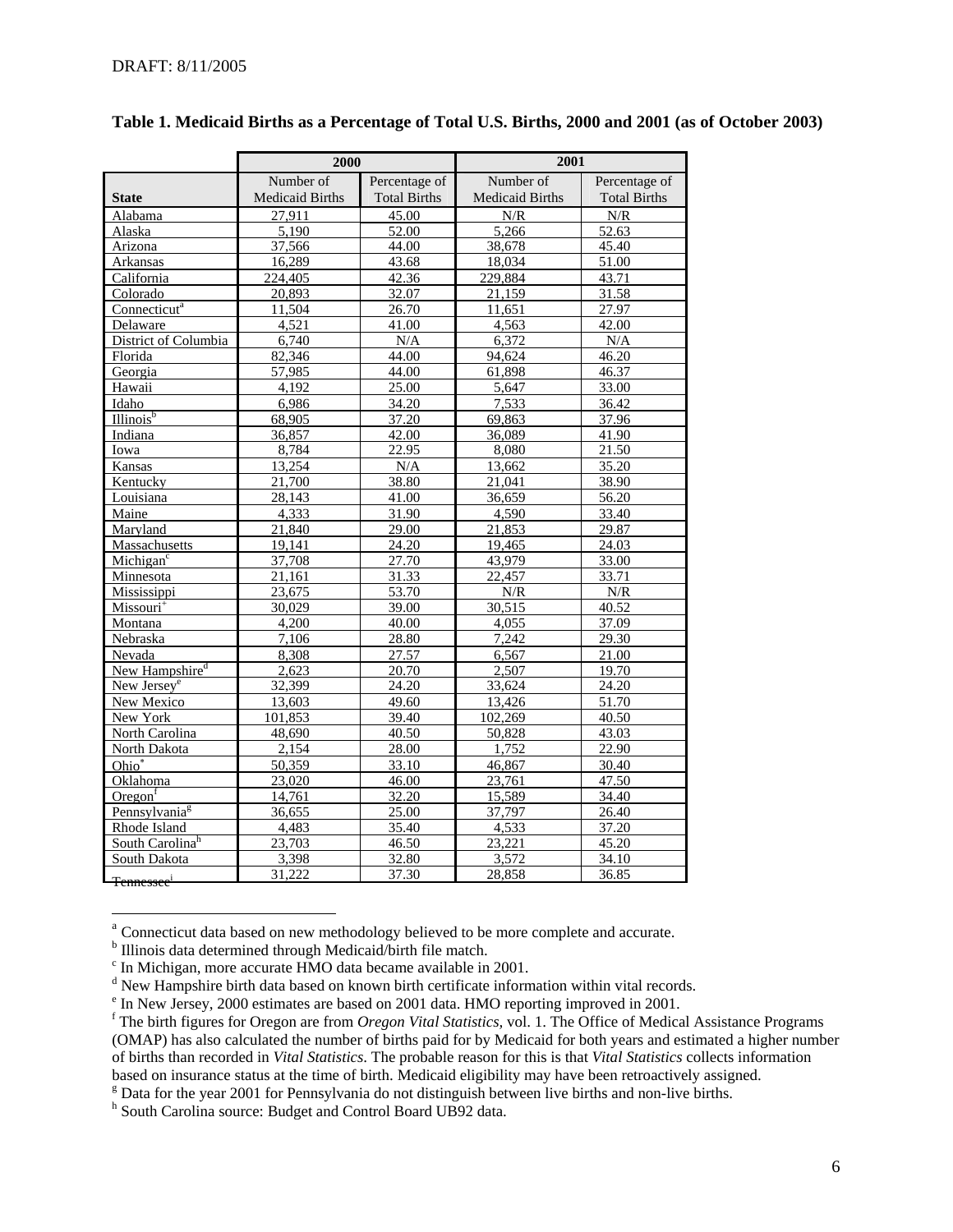|                       | 2000                                |                                      | 2001                                |                                      |
|-----------------------|-------------------------------------|--------------------------------------|-------------------------------------|--------------------------------------|
| <b>State</b>          | Number of<br><b>Medicaid Births</b> | Percentage of<br><b>Total Births</b> | Number of<br><b>Medicaid Births</b> | Percentage of<br><b>Total Births</b> |
|                       |                                     |                                      |                                     |                                      |
| Texas                 | 163,874                             | 45.10                                | 173.471                             | 47.60                                |
| Utah                  | 12,378                              | 25.60                                | 13,039                              | 26.60                                |
| Vermont               | 1,584                               | 23.00                                | 2,754                               | 43.20                                |
| Virginia <sup>J</sup> | 22,427                              | 22.70                                | 30,861                              | 31.10                                |
| Washington            | 33,913                              | 42.50                                | 34,257                              | 42.70                                |
| West Virginia         | 10,365                              | 55.20                                | 10,522                              | 49.30                                |
| Wisconsin             | 24,587                              | 35.50                                | 26,406                              | 38.30                                |
| Wyoming               | 2,366                               | 38.00                                | 2,766                               | 45.00                                |
| <b>Total</b>          | 1,522,089                           |                                      | 1,534,106                           |                                      |
| Average               |                                     | 36.07                                |                                     | 37.24                                |

**Source:** Data collected by the National Governors Association Center for Best Practices, Health Division, July – December 2004.

**Notes: N/A = not available. Some states were unable to generate data in time for publication; some cannot calculate the number of births paid for by Medicaid among women enrolled in managed health care plans.** 

**NR = not reported by the state.** 

∗ State fiscal data

<sup>+</sup> Estimates

<sup>&</sup>lt;sup>i</sup> For Tennessee, the total number of live births in 2001 was 78,318. There were 28,858 births to Medicaid-eligible females and 10,078 births to TennCare-enrolled women in the expansion population. The overall percentage of Medicaid births is 36.85 percent, but the overall percentage of TennCare births is 49.72 percent.

<span id="page-6-0"></span><sup>&</sup>lt;sup>j</sup> For Virginia, the figure for 2000 Medicaid births does not reflect all births for recipients paid for by health maintenance organizations. The figure for 2001 does represent all births covered by Medicaid for state fiscal year 2002.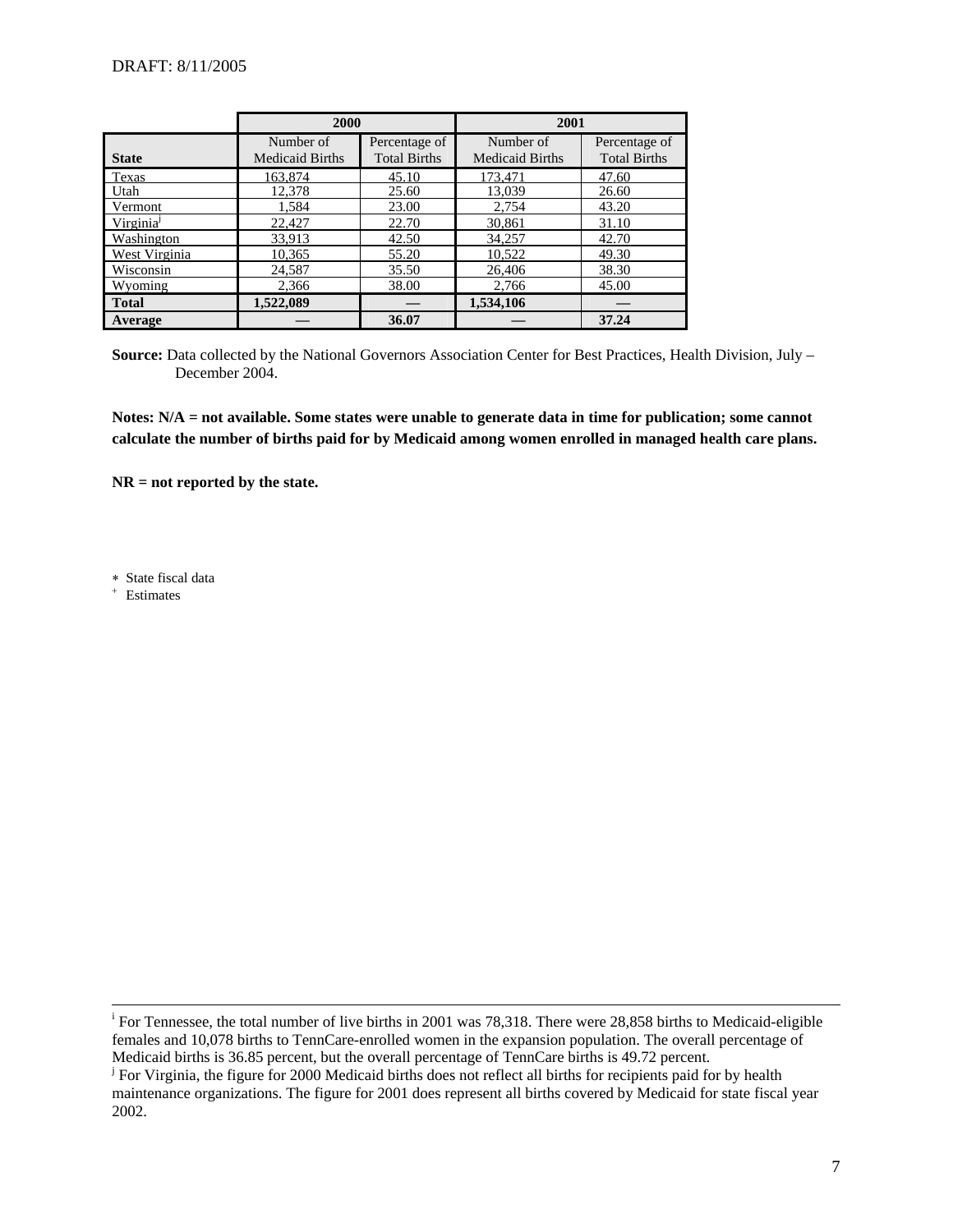l

|                          |                          | Medicaid     |                 | <b>SCHIP</b> |  |
|--------------------------|--------------------------|--------------|-----------------|--------------|--|
| <b>State</b>             | Pregnant Women           | Children     | Pregnant Women* | Children     |  |
| Alabama                  |                          |              |                 |              |  |
| Alaska                   |                          |              |                 |              |  |
| Arizona                  |                          |              |                 |              |  |
| Arkansas                 | $\sqrt{2}$               |              |                 |              |  |
| California               | $\checkmark$             | √            |                 |              |  |
| Colorado <sup>a</sup>    |                          |              | $\checkmark$    |              |  |
| Connecticut <sup>b</sup> |                          |              |                 |              |  |
| Delaware                 | $\checkmark$             |              |                 |              |  |
| District of Columbia     | $\overline{\mathcal{L}}$ |              |                 |              |  |
| Florida                  | $\checkmark$             | $\checkmark$ |                 |              |  |
| Georgia                  | $\checkmark$             |              |                 |              |  |
| Hawaii                   |                          |              |                 |              |  |
| Idaho                    | $\checkmark$             |              |                 |              |  |
| Illinois <sup>c</sup>    | √                        | $\checkmark$ | ✔               | √            |  |
| Indiana                  |                          |              |                 |              |  |
| Iowa                     | ✔                        |              |                 |              |  |
| Kansas                   | $\checkmark$             |              |                 |              |  |
| Kentucky                 | ✓                        |              |                 |              |  |
| Louisiana                | $\checkmark$             |              |                 |              |  |
| Maine                    | $\checkmark$             |              |                 |              |  |
| Maryland                 |                          |              |                 |              |  |
| Massachusetts            | $\checkmark$             | $\checkmark$ |                 | $\checkmark$ |  |
| Michigan <sup>d</sup>    | ✔                        | √            | $\checkmark$    | ✓            |  |
| Minnesota                |                          |              |                 |              |  |
| Mississippi              | $\overline{\text{NR}}$   | NR           | <b>NR</b>       | <b>NR</b>    |  |
| Missouri                 | $\checkmark$             | $\checkmark$ |                 |              |  |
| Montana                  | √                        |              |                 |              |  |
| Nebraska                 | $\checkmark$             | $\checkmark$ | $\checkmark$    | $\checkmark$ |  |
| Nevada                   |                          |              |                 |              |  |
| New Hampshire            | $\checkmark$             | $\checkmark$ |                 |              |  |
| New Jersey <sup>e</sup>  | $\checkmark$             | ✓            | $\checkmark$    | ✔            |  |
| New Mexico               |                          | $\checkmark$ |                 | $\checkmark$ |  |
| New York                 | $\checkmark$             |              |                 | J            |  |
| North Carolina           | $\checkmark$             |              |                 |              |  |
| North Dakota             |                          |              |                 |              |  |
| Ohio                     |                          |              |                 |              |  |
| Oklahoma                 | $\checkmark$             |              |                 |              |  |
| Oregon                   |                          |              |                 |              |  |
| Pennsylvania             | $\checkmark$             |              |                 |              |  |
| Rhode Island             |                          |              |                 |              |  |
| South Carolina           |                          |              |                 |              |  |
| South Dakota             |                          |              |                 |              |  |
| Tennessee                | ✓                        |              |                 |              |  |
| Texas                    | $\checkmark$             |              |                 |              |  |
| Utah                     | ✓                        |              |                 |              |  |
| Vermont                  |                          |              |                 |              |  |
| Virginia                 |                          |              |                 |              |  |
| Washington               |                          |              |                 |              |  |
| West Virginia            |                          |              |                 |              |  |

#### **Table 2. Presumptive Eligibility for Pregnant Women and Children in Medicaid and SCHIP (as of October 1, 2003)**

<span id="page-7-0"></span><sup>&</sup>lt;sup>a</sup> Colorado's presumptive eligibility for pregnant women under Medicaid ended September 1, 2004.

<span id="page-7-1"></span><sup>&</sup>lt;sup>b</sup> Connecticut offers expedited eligibility for pregnant women, which does not meet the federal definition of presumptive eligibility; it waives certain verifications normally required in the eligibility process.

<span id="page-7-2"></span><sup>&</sup>lt;sup>c</sup> In Illinois, presumptive eligibility for Medicaid and SCHIP children became effective May 2004. Children who would ordinarily be eligible for SCHIP if applying when pregnant are instead eligible for Medicaid and receive presumptive eligibility through the Medicaid program.<br><sup>d</sup> In Michigan, Medicaid has presumptive eligibility for children using e-applications. Age is not a factor for

<span id="page-7-3"></span>

<span id="page-7-4"></span>presumptive eligibility for pregnant women.<br><sup>e</sup> In New Jersey, presumptive eligibility for children is 200 percent of the FPL; however, New Jersey's Family Care covers children up to 350 percent FPL.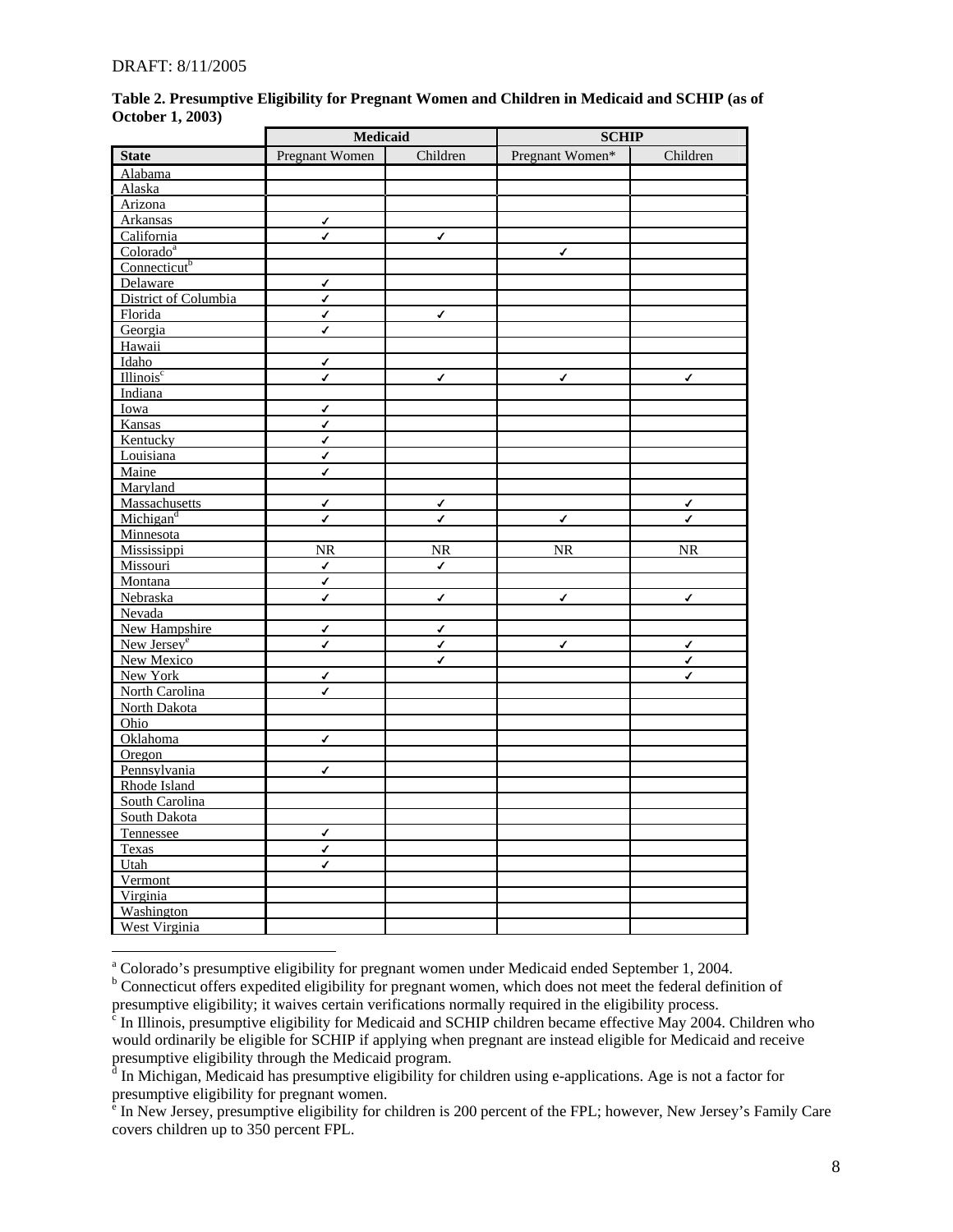.

|               | <b>Medicaid</b> |          | <b>SCHIP</b>    |          |
|---------------|-----------------|----------|-----------------|----------|
| <b>State</b>  | Pregnant Women  | Children | Pregnant Women* | Children |
| Wisconsin     |                 |          |                 |          |
| Wyoming       |                 |          |                 |          |
| <b>Totals</b> | 29              | 10       |                 |          |

**Source:** Data collected by the National Governors Association Center for Best Practices, Health Division July – December 2004

#### **Notes: NR = not reported by the state.**

\* Pregnant women over age 19 are not an eligible category for SCHIP unless the state has applied for and received approval from HHS for a waiver to cover them as a group. Pregnant women over age 19 may also be covered by SCHIP if the state has a state plan amendment for prenatal care and delivery only (i.e., expansion of SCHIP coverage to cover unborn children, including unborn children of low-income immigrants).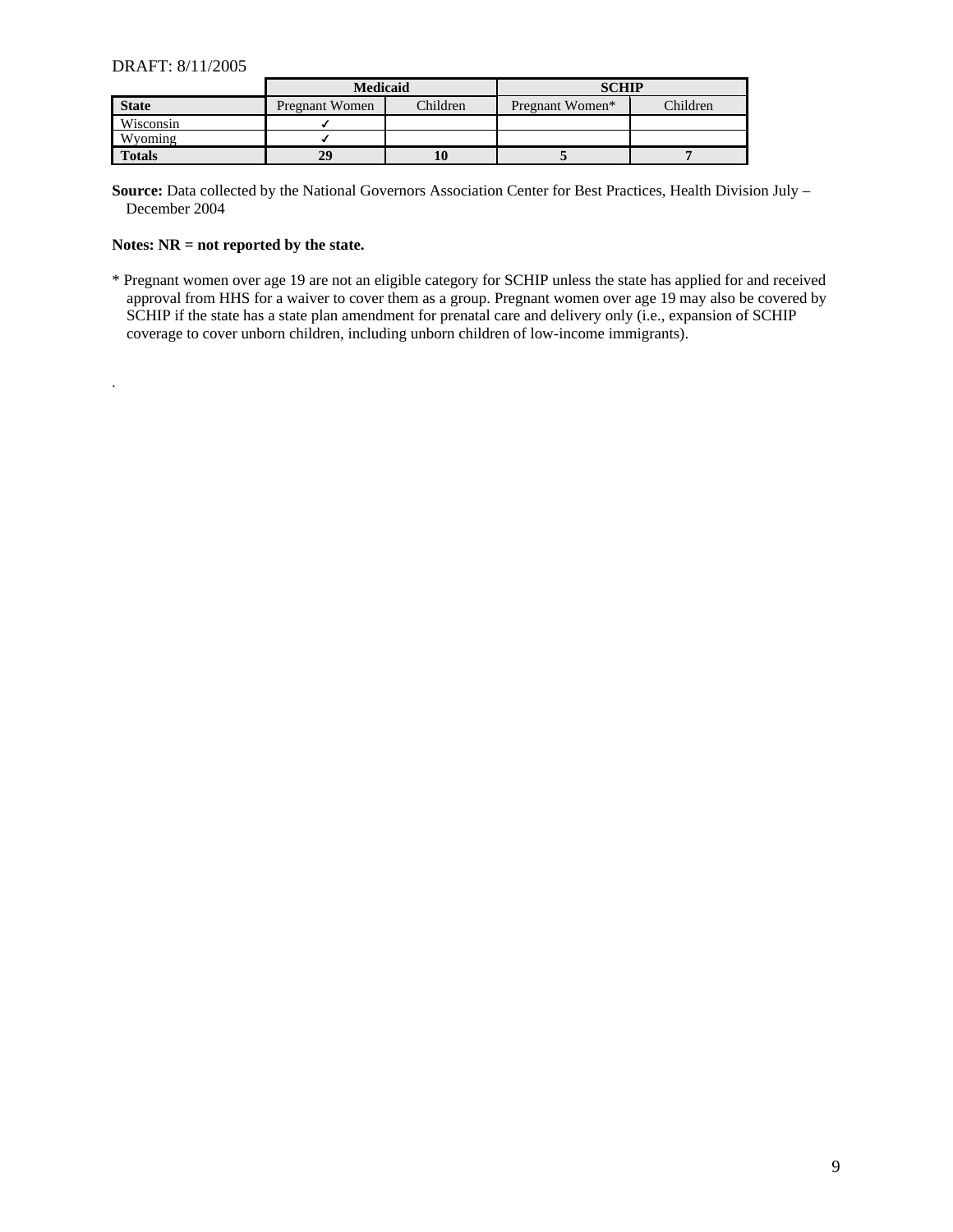|                                         |                | <b>Medicaid</b> |          | <b>SCHIP</b> |          |           |
|-----------------------------------------|----------------|-----------------|----------|--------------|----------|-----------|
| <b>State</b>                            | Pregnant Women | Duration*       | Children | Duration*    | Children | Duration* |
| Alabama                                 |                |                 |          | 12           |          | 12        |
| Alaska                                  |                |                 |          | 6            |          | 6         |
| Arizona <sup>a</sup>                    |                | 24              |          | 12           |          | 12        |
| Arkansas <sup>b</sup>                   |                |                 |          | 12           |          | 12        |
| California <sup>c</sup>                 |                |                 |          | 12           |          | 12        |
| Colorado                                |                |                 |          |              |          | 12        |
| Connecticut                             |                |                 |          |              |          |           |
| Delaware <sup>d</sup>                   |                |                 |          | 12           |          | 12        |
| District of Columbia                    |                | 12              |          | 12           |          | 12        |
| Florida <sup>e</sup>                    |                | 24              |          | 12/6         |          | 6         |
| Georgia                                 |                |                 |          |              |          |           |
| Hawaii                                  |                |                 |          |              |          |           |
| Idaho                                   |                |                 |          | 12           |          | 12        |
| $\overline{\text{Illinois}}^{\text{f}}$ |                | 12              |          | 12           |          | 12        |
| Indiana                                 |                |                 |          |              |          |           |
| Iowa <sup>g</sup>                       |                |                 |          | 12           |          | 12        |
| Kansas                                  |                | 60              |          | 12           |          | 12        |
| Kentucky <sup>h</sup>                   |                |                 |          | 12           |          |           |
| Louisiana                               |                |                 |          | 12           |          | 12        |
| Maine <sup>i</sup>                      |                |                 |          | 12           |          | 12        |
| Maryland                                |                | 60              |          | 12/6         |          |           |
| Massachusetts <sup>k</sup>              |                |                 |          | 12           |          |           |
| Michigan                                |                |                 |          | 12           |          | 12        |
| Minnesota                               |                |                 |          | 12/6         |          | 12        |

## **Table 3. Continuous Eligibility (in months) for Pregnant Women and Children in Medicaid and SCHIP (as of October 1, 2003)**

<span id="page-9-1"></span><sup>b</sup> In Arkansas, eligibility is continuous through the last day of the month in which the 60th postpartum day falls.

- <span id="page-9-2"></span><sup>c</sup> California provides continuous eligibility for pregnant women through the  $60<sup>th</sup>$  day postpartum period and has 12month continuous eligibility for children up to age 19.
- <span id="page-9-3"></span><sup>d</sup> Delaware Medicaid provides infants 12 months of continuous eligibility.

<span id="page-9-5"></span><sup>f</sup> Illinois offers pregnant women 12 months' continuous eligibility for family planning if the pregnant woman loses eligibility after the postpartum period. The same family planning coverage is offered to non-pregnant women who are losing eligibility for other reasons, including aging out of children's coverage.

<span id="page-9-6"></span><sup>g</sup> Iowa provides continuous eligibility for infants only and for women while pregnant and postpartum.

<span id="page-9-7"></span><sup>h</sup> Kentucky Medicaid provides 12 months' deemed eligibility for infants when the mother is eligible at the infant's birth. Pregnant women are eligible until 60 days postpartum. Recipients in Passport Region have 12 months' guaranteed eligibility.

<span id="page-9-8"></span><sup>I</sup> Maine provides continuous eligibility for 60 days past the date pregnancy ends.

<span id="page-9-9"></span>j Maryland provides continuous eligibility for family planning services only for five years (60 months). Maryland Medicaid provides infants 12 months of continuous eligibility. All other children were guaranteed at least six months' coverage under a section 1115 waiver as of October 2003; however, as of July 2004 the six-month eligibility guarantee was discontinued and is no longer in effect.

<span id="page-9-10"></span><sup>k</sup> In Massachusetts, newborns are eligible for 12 months if they are born to Medicaid-eligible mothers. Pregnant women are eligible for the duration of their pregnancy and for two months following the calendar month of the end of the pregnancy.

<span id="page-9-11"></span><sup>1</sup> Minnesota provides Medicaid coverage under two programs: the Medical Assistance program (MA) which is regular Medicaid, and MinnesotaCare, which is a section 1115 waiver demonstration project. The MA program provides automatic eligibility for newborns up to age one. Effective October 1, 2004, the MinnesotaCare program uses a six-month renewal period, which has the effect of providing continuous coverage for a six-month period for

<span id="page-9-0"></span>l <sup>a</sup> Arizona offers SOBRA women 24 months of continuous eligibility for family planning services only following the 60-day postpartum period. Infants have 12 months of continuous eligibility.

Arkansas's 1115 demonstration provides continuous eligibility for 12 months. The demonstration is called "ARKids First-B."

<span id="page-9-4"></span>Florida offers pregnant women 24 months of continuous eligibility for family planning for postpartum coverage. Medicaid provides 12 months of continuous eligibility for children under age five, and six months of continuous eligibly for children ages five to 19. The Florida SCHIP program provides continuous eligibility for six months for children ages 1 to 19.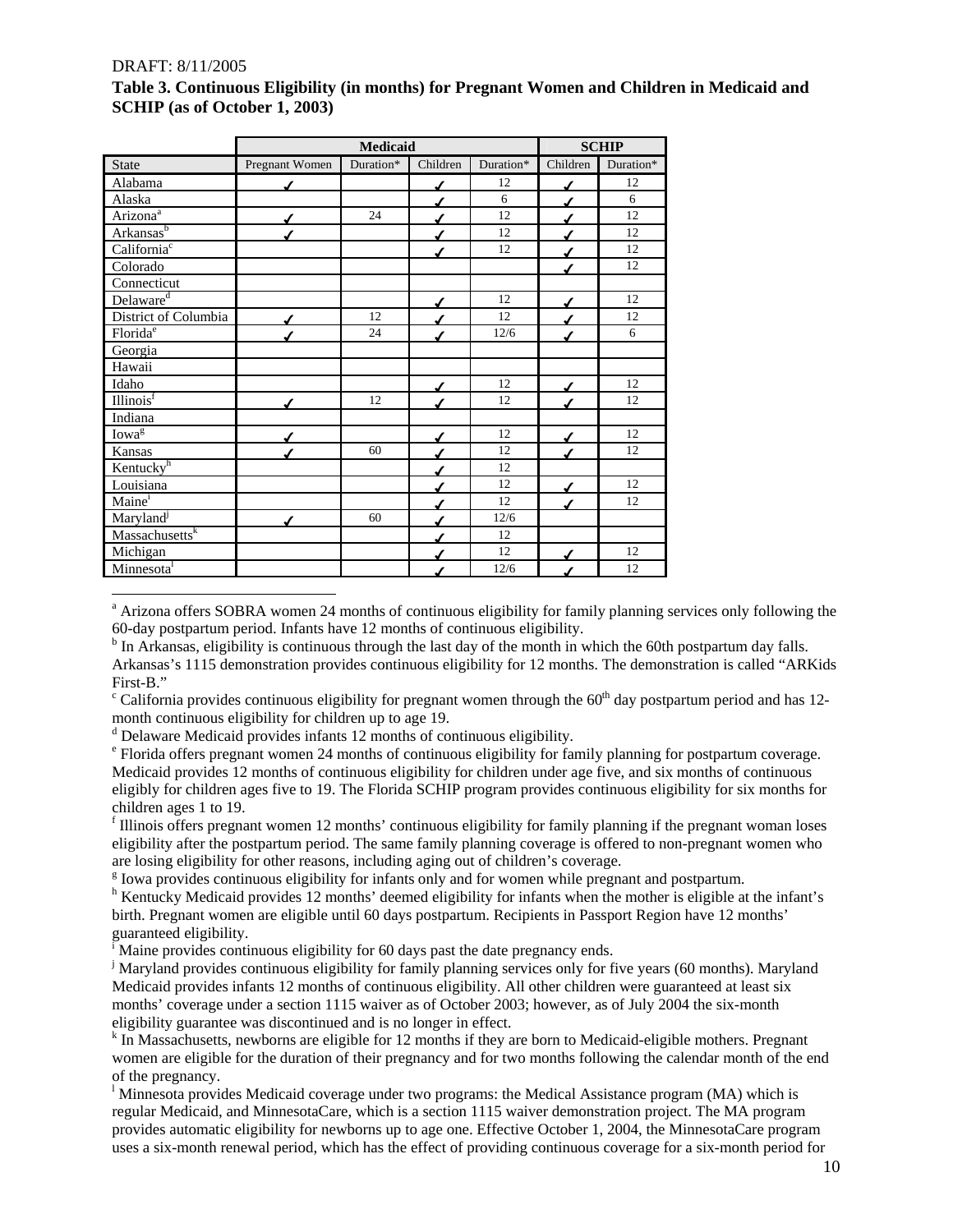l

|                             | <b>Medicaid</b> |           |           |           |           | <b>SCHIP</b> |
|-----------------------------|-----------------|-----------|-----------|-----------|-----------|--------------|
| <b>State</b>                | Pregnant Women  | Duration* | Children  | Duration* | Children  | Duration*    |
| Mississippi                 | <b>NR</b>       | <b>NR</b> | <b>NR</b> | <b>NR</b> | <b>NR</b> | <b>NR</b>    |
| Missouri <sup>m</sup>       |                 | 12        |           | 12        |           |              |
| Montana                     |                 |           |           |           |           | 12           |
| Nebraska <sup>n</sup>       | $\checkmark$    | 12        | ◢         | 6         |           | 6            |
| Nevada <sup>o</sup>         |                 |           |           |           | ✔         | 12           |
| New Hampshire               |                 |           |           |           |           |              |
| New Jersey <sup>p</sup>     |                 |           |           |           |           |              |
| New Mexico <sup>q</sup>     |                 | 24        |           |           |           |              |
| New York <sup>r</sup>       |                 | 22        |           | 12        |           | 12           |
| North Carolina              |                 |           |           | 12        |           | 12           |
| North Dakota <sup>s</sup>   |                 | 60        |           |           |           | 12           |
| Ohio <sup>t</sup>           |                 |           |           | 12        |           |              |
| Oklahoma                    |                 |           |           |           |           |              |
| $O$ regon $\overline{u}$    |                 |           |           | 6         |           | 6            |
| Pennsylvania <sup>v</sup>   |                 |           |           | 12        |           | 12           |
| Rhode Island                |                 |           |           |           |           |              |
| South Carolina <sup>w</sup> |                 |           |           | 12        |           |              |
| South Dakota                |                 |           |           |           |           |              |
| Tennessee <sup>x</sup>      |                 | 60        |           |           |           |              |
| Texas <sup>y</sup>          |                 |           |           | 6         |           | 6            |

children under age 21. In Minnesota's Medical Assistance program and MinnesotaCare program, the period of eligibility for newborns is 12 months. In MinnesotaCare, as noted above, the continuous eligibility is six months for children under age 21. However, during the 6 months of MinnesotaCare coverage, nonpayment of premiums could result in disenrollment and a four-month penalty period before reinstatement (except for pregnant women and children under age two). Minnesota's SCHIP program is a Medicaid expansion for children under age two. Newborn infants in this group who are automatically eligible would have continuous coverage for a 12-month period.

<span id="page-10-0"></span>m Missouri offers full coverage for 60 days after delivery, then 12 months of family planning, testing, and treatment of sexually transmitted diseases only. Missouri Medicaid provides 12 months of continuous eligibility for newborns if they are born to Medicaid-eligible mothers.

<span id="page-10-1"></span><sup>n</sup> Nebraska offers continuous eligibility for children for 6 months for the initial eligibility period. Eligibility after the initial six-month period is monthly.

<span id="page-10-2"></span><sup>o</sup> In Nevada, a pregnant woman who is determined Medicaid eligible remains eligible through the end of the administrative month that includes the  $60<sup>th</sup>$  day after the end of pregnancy. In the Nevada SCHIP program, a pregnant minor remains eligible as long as she resides in the covered home and has not yet reached her  $19<sup>th</sup>$  birthday.

<span id="page-10-3"></span> $\overline{P}$  New Jersey guarantees eligibility without regard to changes in the household unit's income for the term of the pregnancy, including a 60-day period beginning with the last day of the pregnancy. This applies to Medicaid and SCHIP women. Additionally, children under age one (Medicaid and SCHIP) receive a guaranteed eligibility period of 12 months.

<span id="page-10-4"></span><sup>q</sup> New Mexico Medicaid provides 24 months of family planning services following the 60 days postpartum, under a section 1115 waiver.

<span id="page-10-5"></span>r Under the New York Family Planning Extension Program, New York provides family planning services only for 22 months (up to a total of 24 months) for women losing Medicaid coverage postpartum. Continuous eligibility for pregnant women is calculated until the end of the month in which the  $60<sup>th</sup>$  day occurs following the end of the pregnancy. Under Medicaid, families are required to report a change in residency that could affect their insurance status. Under SCHIP, families are required to report a change in residency or income which could affect their insurance status.

<span id="page-10-12"></span><span id="page-10-6"></span>s North Dakota provides continuous eligibility for pregnant women until the end of the month that is 60 days postpartum.

<span id="page-10-7"></span><sup>t</sup> Ohio Medicaid provides 12 months of continuous eligibility for all newborns (up to 200 percent of the FPL).

<span id="page-10-8"></span><sup>u</sup> Oregon Medicaid provides 12 months of continuous eligibility for all newborns (up to 185 percent of FPL) and for pregnant women through the end of the month following 60 days postpartum.

<span id="page-10-9"></span> $\overline{v}$  In Pennsylvania, continuous eligibility is not available for pregnant women over age 19 in SCHIP.

<span id="page-10-10"></span>w South Carolina Medicaid provides continuous eligibility for pregnant women until 60 days postpartum. Newborns born to Medicaid eligible pregnant women who continue to live with those women are continuously eligible for one year. Also, 22 months of Family Planning coverage is provided for 60 days postpartum.

<span id="page-10-11"></span><sup>x</sup> In Tennessee, pregnant women eligible for TennCare as uninsured can continue on TennCare after the postpartum coverage period if they elect to pay the calculated premium based on their income.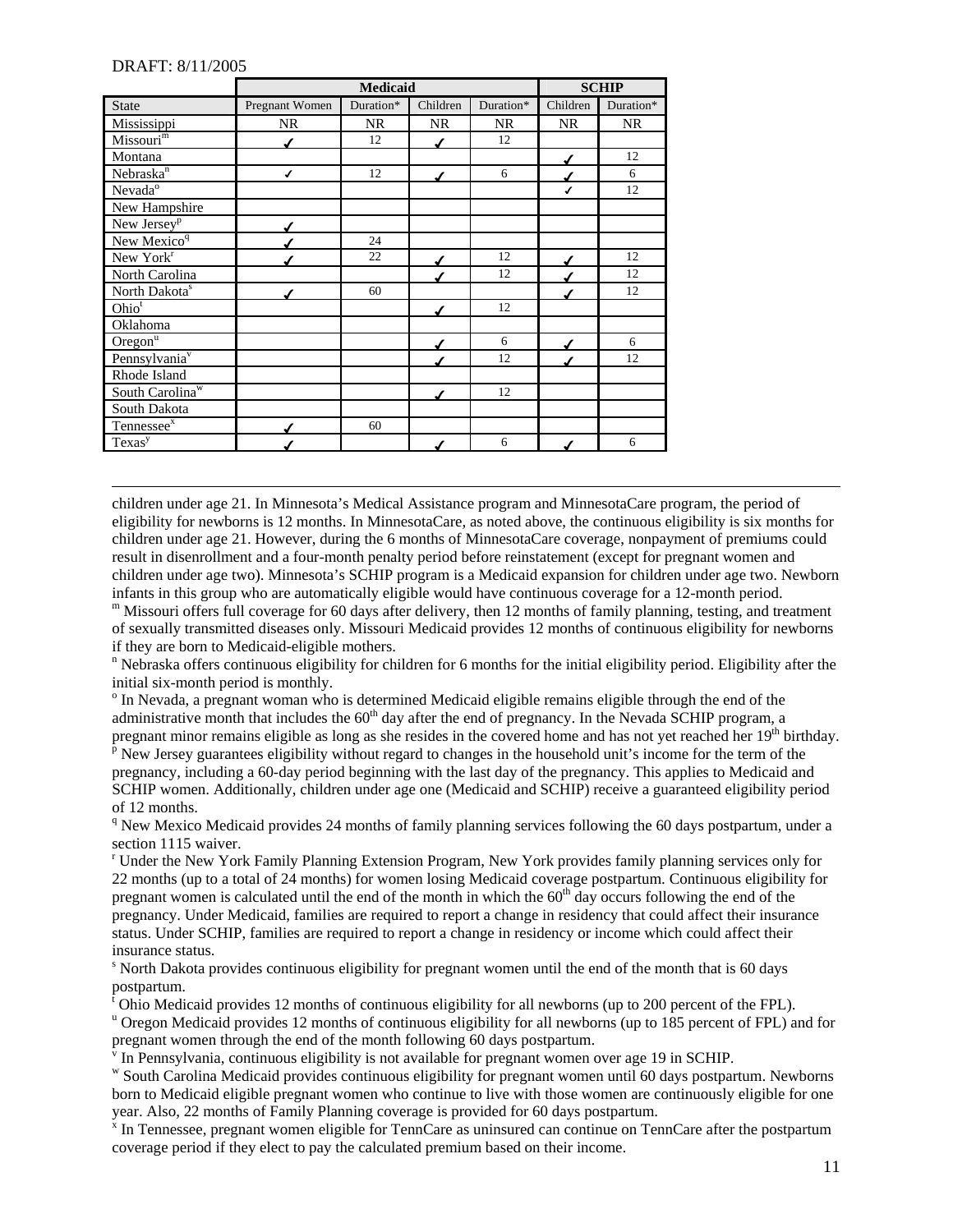l

|                          | <b>Medicaid</b> |           |          |           |          | <b>SCHIP</b> |
|--------------------------|-----------------|-----------|----------|-----------|----------|--------------|
| <b>State</b>             | Pregnant Women  | Duration* | Children | Duration* | Children | Duration*    |
| Utah <sup>z</sup>        |                 | 60        |          | 12        |          | 12           |
| Vermont                  |                 |           |          | 12        |          | 12           |
| Virginia <sup>aa</sup>   |                 |           |          |           |          | 12           |
| Washington <sup>bb</sup> |                 |           |          | 12        |          |              |
| West Virginia            |                 |           |          | 12        |          | 12           |
| Wisconsincc              |                 |           |          | 12        |          |              |
| Wyoming <sup>dd</sup>    |                 |           |          | 12        |          | 12           |
| Totals                   | 20              |           | 35       |           | 32       |              |

**Source:** Data collected by the National Governors Association Center for Best Practices, Health Division July – December 2004.

#### **Note: NR = not reported by the state.**

- \* Under Medicaid, all states are required to fund pregnancy-related care, including family planning services, for 60 days postpartum to women with incomes up to 133 percent of the FPL; newborns are provided continuous eligibility for up to one year.
- Pregnant women over age 19 are not an eligible category for SCHIP unless the state has applied for and received approval from HHS for a waiver to cover them as a group. Pregnant women over age 19 may also be covered by SCHIP if the state has a state plan amendment for prenatal care and delivery only (i.e., expansion of SCHIP coverage to cover unborn children, including unborn children of low-income immigrants).

<sup>&</sup>lt;sup>y</sup> Texas offers continuous eligibility through the second month after the pregnancy ends, regardless of income changes.

<span id="page-11-0"></span><sup>&</sup>lt;sup>z</sup> Utah Medicaid provides continuous eligibility for pregnant women until 60 days postpartum. Coverage begins with the verified pregnancy. Coverage can begin 90 days retroactive from the date of the application when eligibility is met for that period.

<span id="page-11-1"></span><sup>&</sup>lt;sup>aa</sup> Virginia provides pregnant women continuous eligibility with full Medicaid coverage until 60 days postpartum. Twenty-two months of family planning services are available only for women losing Medicaid coverage postpartum. As of August 2003, Virginia's separate SCHIP program provides for 12 months continuous eligibility unless the family income exceeds 200 percent of the FPL or the child moves out of state.<br><sup>bb</sup> Washington provides 10 months of family planning coverage only following the 60 days postpartum.

<span id="page-11-2"></span>

<span id="page-11-3"></span><sup>&</sup>lt;sup>cc</sup> Wisconsin Medicaid provides 12 months of continuous eligibility for newborns only and 12 months of family planning coverage only following the 60-day end of pregnancy extension.

<span id="page-11-4"></span><sup>&</sup>lt;sup>dd</sup> Wyoming provides 12 months of eligibility for newborns who are born to Medicaid eligible women.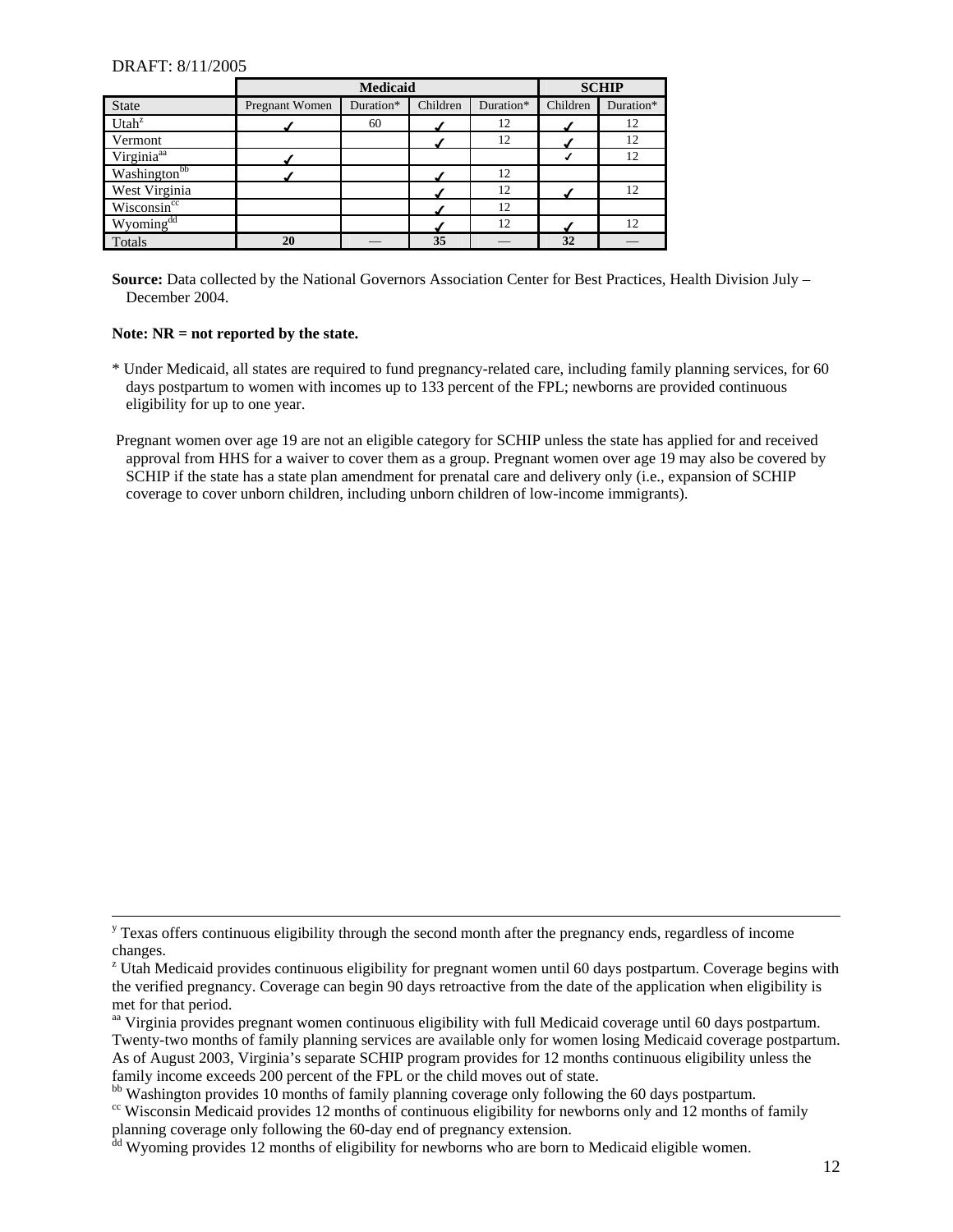|                           | Medicaid       |           | <b>SCHIP</b>    |           |  |
|---------------------------|----------------|-----------|-----------------|-----------|--|
| <b>State</b>              | Pregnant women | Children  | Pregnant Women* | Children  |  |
| Alabama                   |                |           |                 |           |  |
| Alaska                    |                |           |                 |           |  |
| Arizona                   |                |           |                 |           |  |
| Arkansas                  | ✓              |           |                 |           |  |
| California                |                |           |                 |           |  |
| Colorado                  |                | ✓         |                 |           |  |
| Connecticut               |                |           |                 |           |  |
| Delaware                  |                |           |                 |           |  |
| District of Columbia      |                |           |                 |           |  |
| Florida                   |                |           |                 |           |  |
| Georgia                   |                |           |                 |           |  |
| Hawaii                    |                |           |                 |           |  |
| Idaho                     | ✓              | ✓         |                 | ✓         |  |
| <b>Illinois</b>           |                |           |                 |           |  |
|                           |                |           |                 |           |  |
| Indiana                   |                |           |                 |           |  |
| Iowa                      | ✓              |           |                 |           |  |
| Kansas                    |                |           |                 |           |  |
| Kentucky                  |                |           |                 |           |  |
| Louisiana                 |                |           |                 |           |  |
| Maine                     |                |           |                 |           |  |
| Maryland                  |                |           |                 |           |  |
| Massachusetts             |                |           |                 |           |  |
| Michigan <sup>a</sup>     |                |           |                 |           |  |
| Minnesota                 |                |           |                 |           |  |
| Mississippi               | <b>NR</b>      | <b>NR</b> | <b>NR</b>       | <b>NR</b> |  |
| Missouri                  |                |           |                 |           |  |
| Montana                   | ✓              | ✓         |                 |           |  |
| Nebraska                  |                |           |                 |           |  |
| Nevada                    | ✓              | ✓         |                 |           |  |
| New Hampshire             |                |           |                 |           |  |
| New Jersey                |                |           |                 |           |  |
| New Mexico                |                |           |                 |           |  |
| New York                  |                |           |                 |           |  |
| North Carolina            |                |           |                 |           |  |
| North Dakota              |                |           |                 |           |  |
| Ohio                      |                |           |                 |           |  |
| Oklahoma                  |                |           |                 |           |  |
| Oregon                    |                |           |                 | ✔         |  |
| Pennsylvania <sup>b</sup> |                |           |                 |           |  |
| Rhode Island              |                |           |                 |           |  |
| South Carolina            |                |           |                 |           |  |
| South Dakota              | $\checkmark$   |           |                 |           |  |
| Tennessee                 |                |           |                 |           |  |
| Texas <sup>c</sup>        |                | ✓         |                 |           |  |
| Utah <sup>d</sup>         | ✓              | ✓         |                 |           |  |
| Vermont                   |                |           |                 |           |  |
| Virginia                  |                |           |                 |           |  |
| Washington                |                |           |                 |           |  |
|                           |                |           |                 |           |  |
| West Virginia             |                |           |                 |           |  |

### **Table 4. Assets Test for Pregnant Women and Children in Medicaid and SCHIP (as of October 1, 2003)**

<span id="page-12-1"></span><span id="page-12-0"></span>

<sup>&</sup>lt;sup>a</sup> Michigan does not apply an assets test for pregnant women or children in either program.<br><sup>b</sup> In Pennsylvania this option is not available in the SCHIP program for women over the age of 19.

<span id="page-12-2"></span><sup>&</sup>lt;sup>c</sup> Texas has dropped the assets test for pregnant women only.

<span id="page-12-3"></span>d Utah Medicaid requires an assets test for children over age six.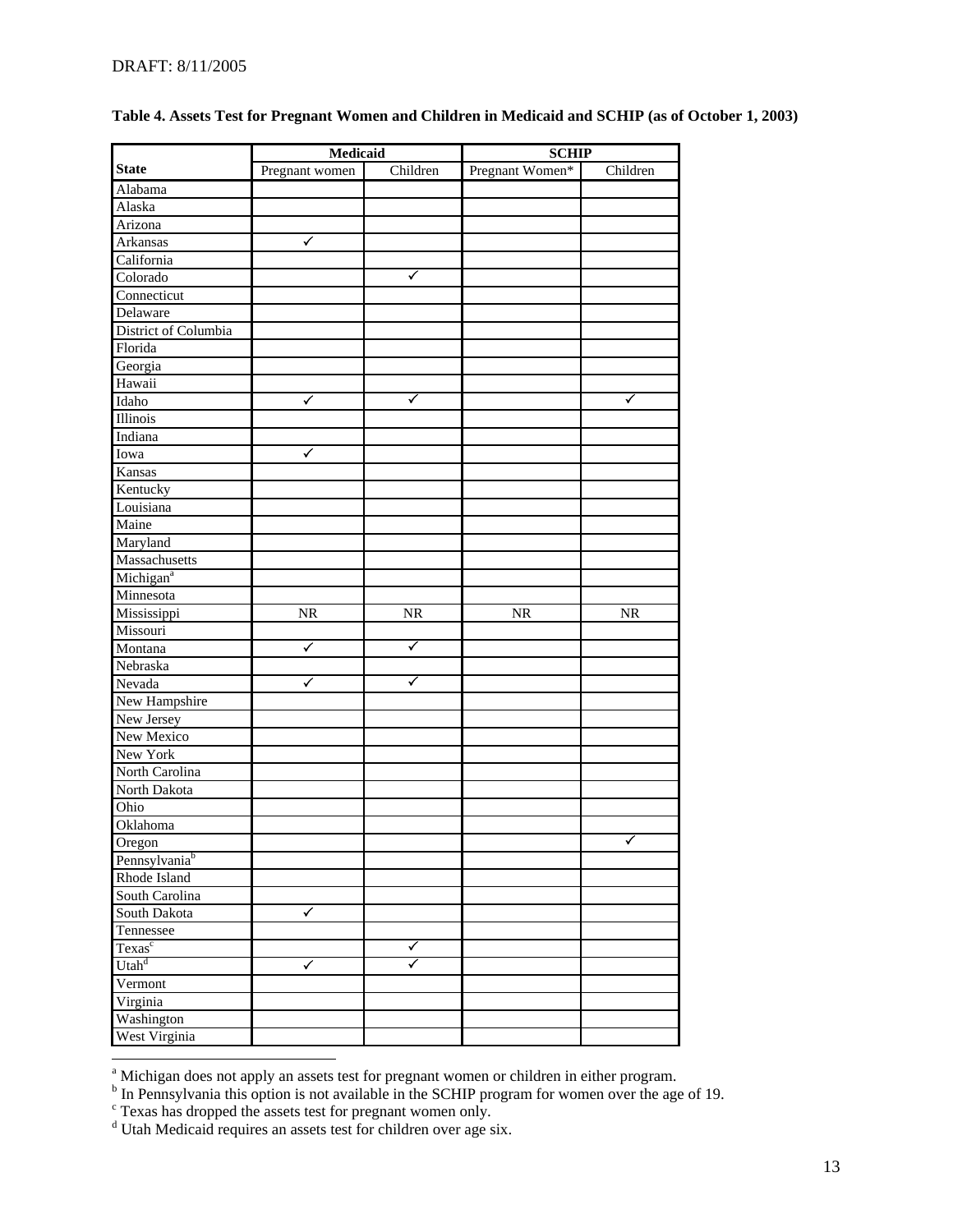| Wisconsin            |  |  |
|----------------------|--|--|
| <b>XX</b><br>'voming |  |  |
| <b>Totals</b>        |  |  |

**Source**: Data collected by the National Governors Association Center for Best Practices, Health Division July – December 2004.

**Notes: NR = not reported by the state.** 

\* Pregnant women over age 19 are not an eligible category for SCHIP unless the state has applied for and received approval from HHS for a waiver to cover them as a group. Pregnant women over age 19 may also be covered by SCHIP if the state has a state plan amendment for prenatal care and delivery only (i.e., expansion of SCHIP coverage to cover unborn children, including unborn children of low-income immigrants).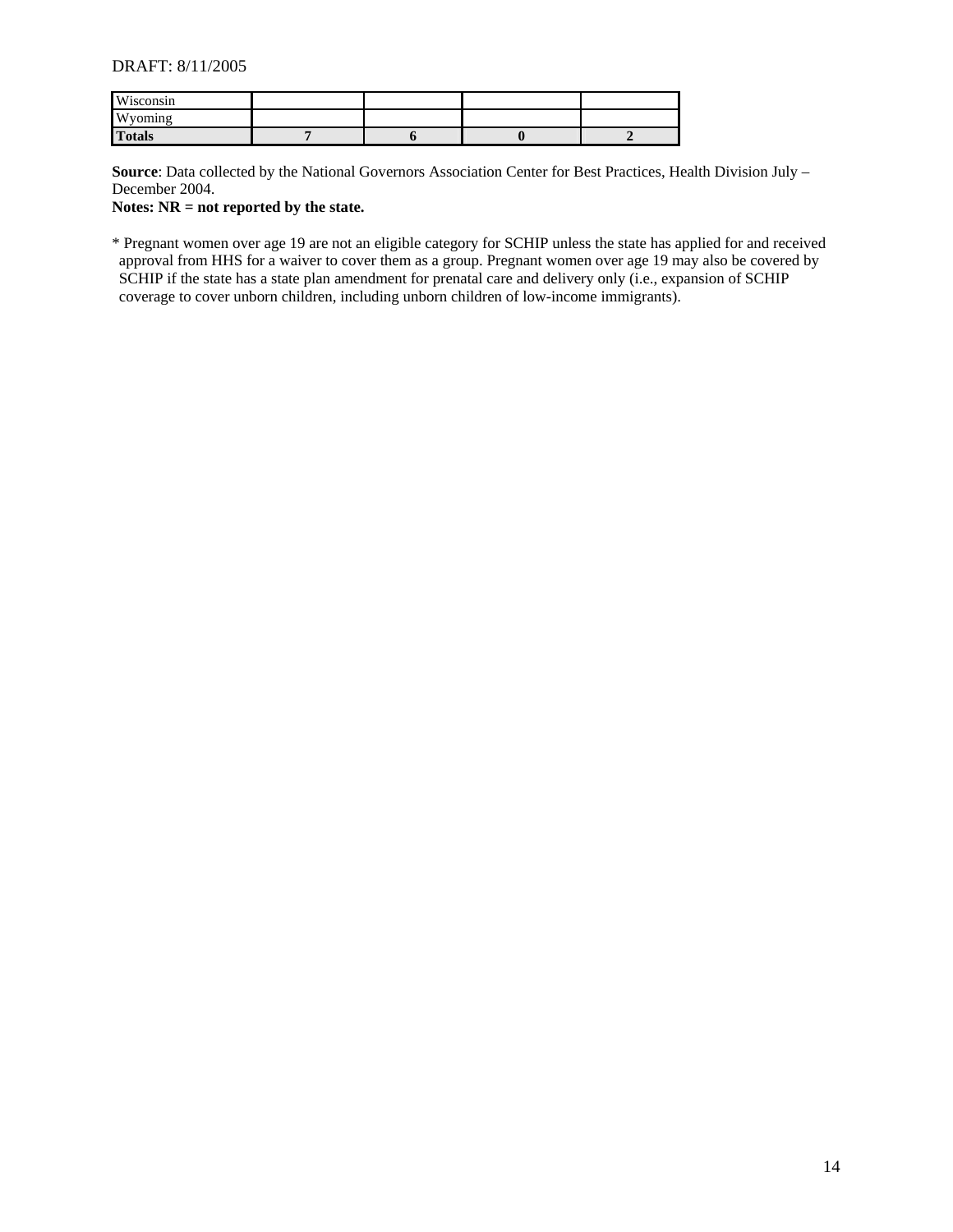|                               | Medicaid       |                      | <b>SCHIP</b>    |                        |
|-------------------------------|----------------|----------------------|-----------------|------------------------|
| <b>State</b>                  | Pregnant women | Children             | Pregnant Women* | Children               |
| Alabama                       |                |                      |                 | $\checkmark$           |
| Alaska                        |                |                      |                 |                        |
| Arizona                       |                |                      |                 |                        |
| Arkansas                      |                | ✓                    |                 | ✓                      |
| California                    |                |                      |                 |                        |
| Colorado <sup>a</sup>         |                |                      |                 |                        |
| Connecticut                   | ✓              | ✓                    |                 | ✔                      |
| Delaware <sup>b</sup>         |                |                      |                 |                        |
| District of Columbia          |                |                      |                 |                        |
| Florida                       |                | $\checkmark$         |                 | $\checkmark$           |
| Georgia                       | ✓              | $\blacktriangledown$ |                 | ✓                      |
| Hawaii <sup>c</sup>           | $\checkmark$   | ✓                    |                 | ✓                      |
| Idaho                         | ✓              | ✓                    |                 | ✓                      |
| <b>Illinois</b>               |                |                      |                 |                        |
| Indiana                       |                |                      |                 |                        |
| Iowa                          |                |                      |                 |                        |
| Kansas                        |                |                      |                 |                        |
| Kentucky                      |                |                      |                 |                        |
| Louisiana                     |                |                      |                 |                        |
| Maine                         |                |                      |                 |                        |
| Maryland                      | ✓              | ✓                    |                 | ✓                      |
| $M$ assachusetts <sup>d</sup> | $\checkmark$   | ✓                    |                 | ✓                      |
| Michigan <sup>e</sup>         | ✓              | ✓                    | ✓               | ✓                      |
| Minnesota                     |                |                      |                 |                        |
| Mississippi                   | <b>NR</b>      | <b>NR</b>            | <b>NR</b>       | $\overline{\text{NR}}$ |
| Missouri                      |                |                      |                 |                        |
| Montana                       |                |                      |                 | $\blacktriangledown$   |
| Nebraska                      |                |                      |                 |                        |
| Nevada                        |                |                      |                 |                        |
| New Hampshire                 |                |                      |                 |                        |
| New Jersey                    |                |                      |                 |                        |
| New Mexico                    |                |                      |                 |                        |
| New York                      |                |                      |                 | $\checkmark$           |
| North Carolina                |                |                      |                 |                        |
| North Dakota                  |                |                      |                 |                        |
| Ohio                          |                |                      |                 |                        |
| Oklahoma                      | ✓              | ✓                    |                 | ✓                      |
| Oregon                        |                |                      |                 |                        |
| Pennsylvaniaf                 |                |                      |                 |                        |
| Rhode Island                  |                |                      |                 |                        |
| South Carolina                |                |                      |                 |                        |
| South Dakota                  |                |                      |                 |                        |
| Tennessee                     |                |                      |                 |                        |
|                               |                |                      |                 |                        |
| Texas                         |                |                      |                 |                        |
| Utah                          | $\checkmark$   | $\checkmark$         |                 | $\blacktriangledown$   |
| Vermont                       |                |                      |                 |                        |

**Table 5. States That Allow Self-Declaration of Income for Pregnant Women and Children in Medicaid and SCHIP (as of October 1, 2003)** 

<span id="page-14-0"></span>a<br>a Colorado allows self-declaration of income for pregnant women under presumptive eligibility only.

<span id="page-14-1"></span><sup>&</sup>lt;sup>b</sup> Delaware allows self-declaration of income for pregnant women under presumptive eligibility only.

<span id="page-14-2"></span><sup>&</sup>lt;sup>c</sup> Hawaii allows self-declaration of income only at the point of application and eligibility renewal.

<span id="page-14-3"></span><sup>&</sup>lt;sup>d</sup> Massachusetts allows self-declaration for presumptive eligibility. The individual must provide proof of income within 60 days.

<span id="page-14-4"></span>e Age is not a factor in Michigan.

<span id="page-14-5"></span><sup>&</sup>lt;sup>f</sup> Self-declaration of income for pregnant women is not available in the SCHIP program for women over age 19 in Pennsylvania.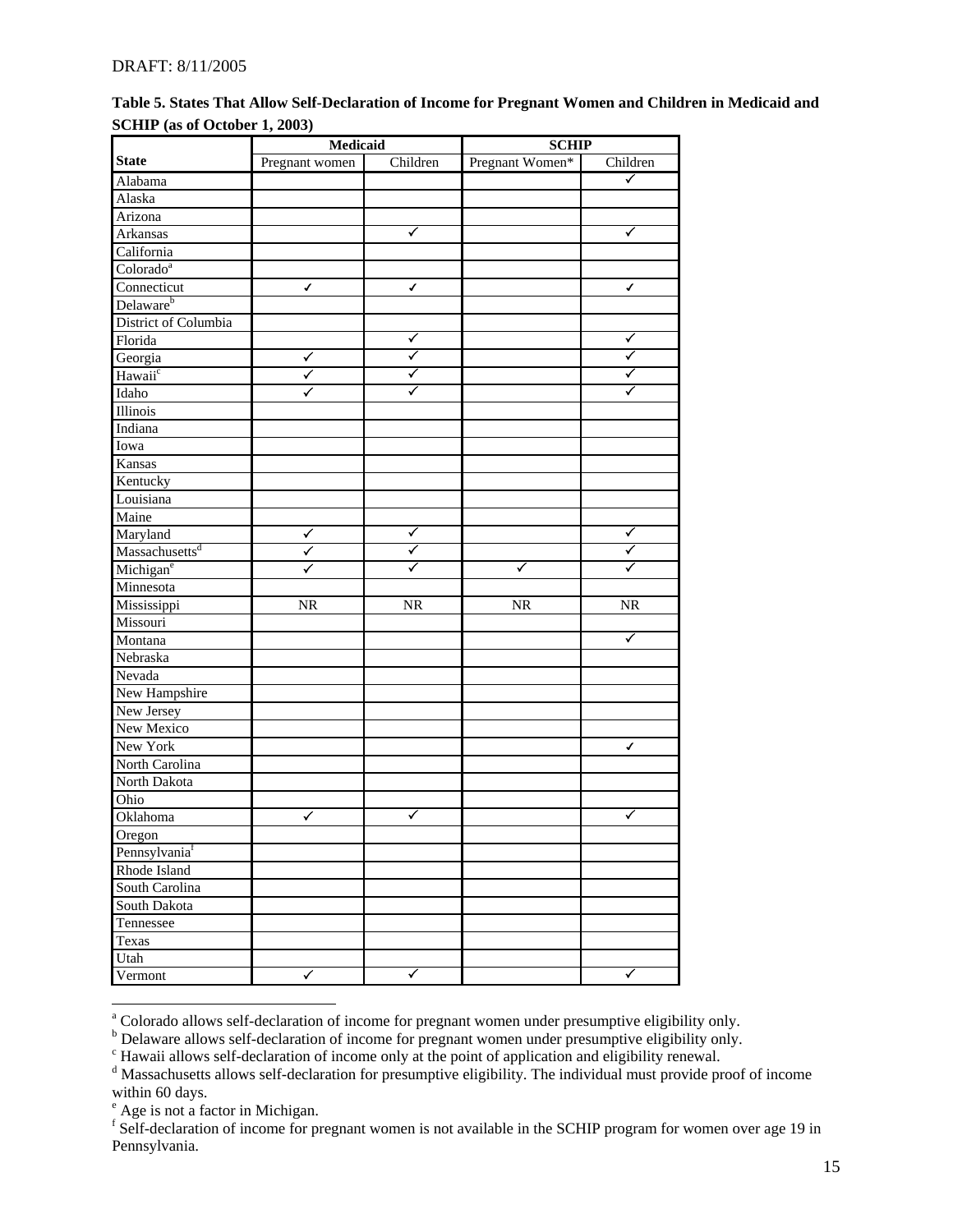| Virginia      |    |  |
|---------------|----|--|
| Washington    |    |  |
| West Virginia |    |  |
| Wisconsing    |    |  |
| Wyoming       |    |  |
| <b>Totals</b> | 13 |  |

**Source**: Data collected by the National Governors Association Center for Best Practices, Health Division July – December 2004.

#### **Notes: NR = not reported by the state.**

\* Pregnant women over age 19 are not an eligible category for SCHIP unless the state has applied for and received approval from HHS for a waiver to cover them as a group. Pregnant women over age 19 may also be covered by SCHIP if the state has a state plan amendment for prenatal care and delivery only (i.e., expansion of SCHIP coverage to cover unborn children, including unborn children of low-income immigrants).

<span id="page-15-0"></span><sup>&</sup>lt;sup>g</sup> As of May 14, 2004, Wisconsin requires that employers verify the earnings of adult applicants and recipients in the state's BadgerCare program. BadgerCare is the Medicaid expansion under SCHIP that covers uninsured parents and children under age 19.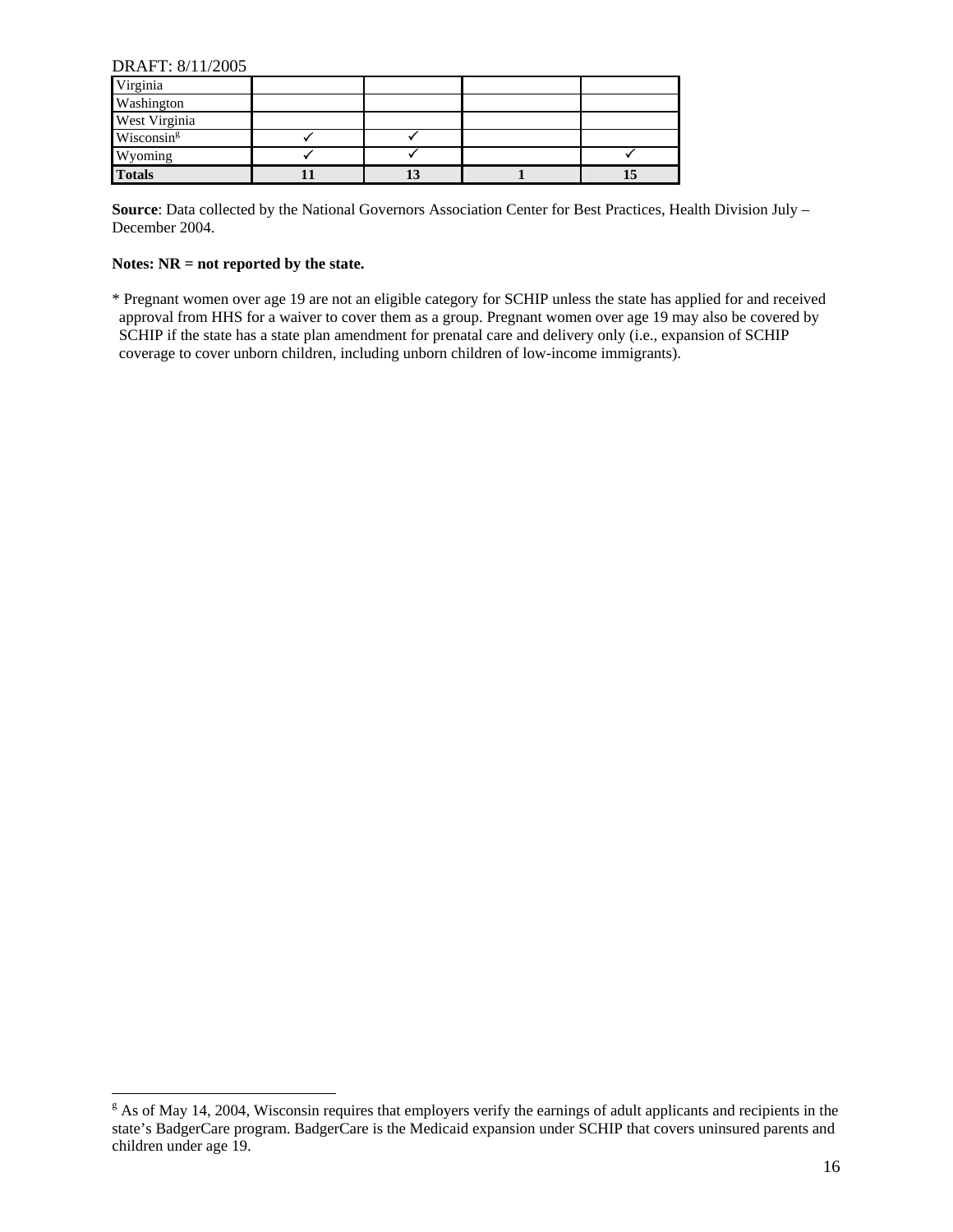|                             | <b>Infants</b>       |                    | <b>Children under Age Six</b> |                    |
|-----------------------------|----------------------|--------------------|-------------------------------|--------------------|
| State                       | Medicaid Eligibility | SCHIP Eligibility* | Medicaid Eligibility          | SCHIP Eligibility* |
| Alabama                     | 133                  | 200                | 133                           | 200                |
| Alaska                      | 133                  | 175 <sup>a</sup>   | 133                           | 175 <sup>a</sup>   |
| Arizona                     | $\overline{140}$     | 200                | 133                           | 200                |
| Arkansas                    | 200                  | 200                | 200                           | $\overline{200}$   |
| California                  | 200                  | $\overline{250}$   | 133                           | 250                |
| Colorado                    | 133                  | 185                | 133                           | 185                |
| Connecticut                 | 185                  | 300                | 185                           | 300                |
| Delaware                    | 200                  | $\overline{0}$     | 133                           | 200                |
| District of Columbia        | 185                  | 200                | 133                           | 200                |
| Florida                     | 200                  |                    | 133                           | 200                |
| Georgia                     | 185                  | $\overline{235}$   | $\overline{133}$              | 235                |
| Hawaii                      | 185                  | 200                | 133                           | $\overline{200}$   |
| Idaho <sup>b</sup>          | 133                  | 150                | 133                           | 150                |
| Illinois                    | $133/200^{\circ}$    | 200                | 133                           | 200                |
| Indiana                     | 150                  | 200                | 150                           | 200                |
| Iowa                        | 200                  | 200                | 133                           | 200                |
| Kansas                      | 150                  | 200                | 133                           | 200                |
| Kentucky                    | 185                  | 200                | 133                           | 200                |
| Louisiana                   | 133                  | 200                | 133                           | 200                |
| Maine                       | 185                  | 200                | 150                           | 200                |
| Maryland                    | 185                  | 300                | 133                           | 300                |
| Massachusetts               | 200                  |                    | $\overline{150}$              | $\overline{200}$   |
| Michigan                    | 185                  | 200                | 150                           | $\overline{200}$   |
| Minnesota <sup>d</sup>      | $\overline{275}$     | 280                | 275                           |                    |
| Mississippi                 | NR                   | NR                 | $\overline{\text{NR}}$        | NR                 |
| Missouri                    | 185                  | 300                | 133                           | 300                |
| Montana                     | 133                  | 150                | 133                           | 150                |
| Nebraska                    | 150                  | 185                | 133                           | 185                |
| Nevada                      | 133                  | 200                | 133                           | $\overline{200}$   |
| New Hampshire               | $\overline{300}$     |                    | 185                           | 300                |
| New Jersey                  | 185                  | 350                | 133                           | 350                |
| New Mexico                  | 185                  | 235                | 185                           | 235                |
| New York                    | 200                  | $250^e$            | 133                           | 250 <sup>f</sup>   |
| North Carolina              | 185                  | 200                | 133                           | $\overline{200}$   |
| North Dakota <sup>g</sup>   | 133                  | 140                | 133                           | 140                |
| Ohio                        | 150                  | 200                | $\overline{150}$              | 200                |
| Oklahoma                    | 185                  | 185                | 185                           | 185                |
| Oregon                      | 185                  | $\overline{a}$     | 133                           | 185                |
| Pennsylvania <sup>h</sup>   | 185                  | 200                | 133                           | $\overline{200}$   |
| Rhode Island                | 250                  |                    | 250                           |                    |
| South Carolina <sup>i</sup> | 185                  |                    | 133                           | 150                |

#### **Table 6. Medicaid and SCHIP Eligibility Levels in Percentages of the Federal Poverty Level (FPL) for Infants and Children under Age Six (as of October 1, 2003)**

<span id="page-16-0"></span><sup>a</sup> 150 percent for children with other insurance.

<span id="page-16-1"></span><sup>b</sup> In July 2004, Idaho implemented a separate SCHIP program for children age 0-19 at 150 percent to 185 percent of the FPL.

<span id="page-16-2"></span><sup>c</sup> Infants born to women who were eligible for and receiving Medicaid at the time of birth are eligible up to age one at 200 percent of the FPL. All other infants are eligible up to 133 percent of FPL.

<span id="page-16-3"></span><sup>d</sup> The category "infants" includes children up to age two in Minnesota. Effective July 1, 2004, the Medicaid income limit for children under age six was lowered from 170 percent of the FPL to 150 percent; the income limit for children in MinnesotaCare remains at 275 percent of the FPL.

<span id="page-16-4"></span><sup>e</sup> Infants born to mothers on Medicaid are eligible under "Medicaid for Newborns." Infants who are not Medicaid eligible are covered per the figures on the table.

<span id="page-16-8"></span><span id="page-16-5"></span><sup>f</sup> In New York, 250 percent represents gross FPL. Infants and children below age six may be eligible for SCHIP above 250 percent of FPL (at full premium cost) if other eligibility criteria are met.

<span id="page-16-7"></span><span id="page-16-6"></span><sup>g</sup> North Dakota's amendment began enrolling children in its state-designed program up to 140 percent of the FPL on October 1, 1999, even though it was still pending approval. The amendment was approved on November 12, 1999. <sup>h</sup> In Pennsylvania, a state-funded program covers infants and children up to 235 percent of the FPL.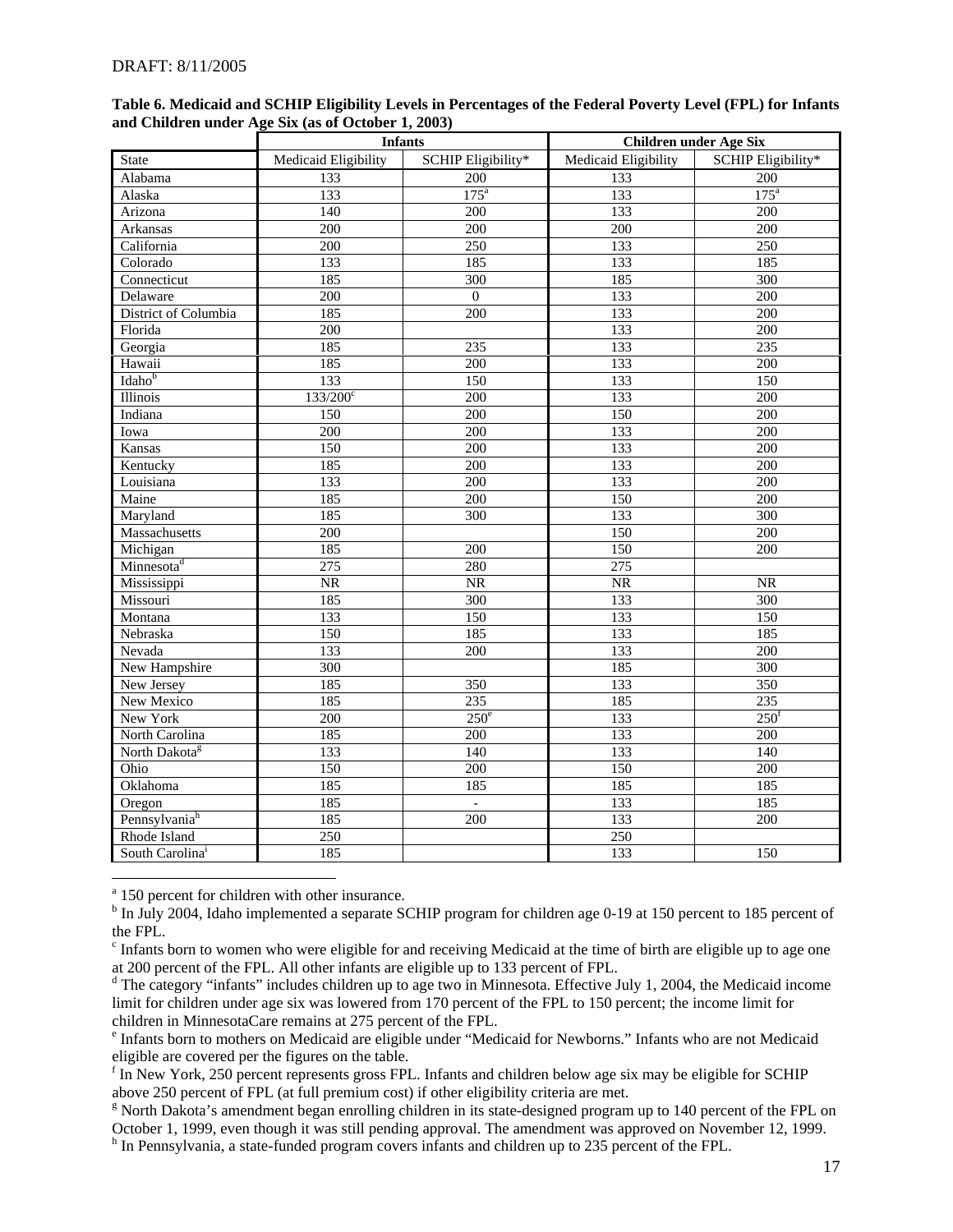|               | <b>Infants</b>       |                    | <b>Children under Age Six</b> |                    |
|---------------|----------------------|--------------------|-------------------------------|--------------------|
| State         | Medicaid Eligibility | SCHIP Eligibility* | Medicaid Eligibility          | SCHIP Eligibility* |
| South Dakota  | 140                  | 200                | 140                           | 200                |
| Tennessee     | 185                  |                    | 133                           |                    |
| Texas         | 185                  | 200                | 133                           | 200                |
| Utah          | 133                  | 200                | 133                           | 200                |
| Vermont       | 225                  | 300                | 225                           | 300                |
| Virginia      | 133                  | 200                | 133                           | 200                |
| Washington    | 200                  | 250                | 200                           | 250                |
| West Virginia | 150                  | 200                | 150                           | 200                |
| Wisconsin     | 185                  | 200                | 185                           | 200                |
| Wyoming       | 133                  | 185                | 133                           | 185                |

**Source:** Data collected by the National Governors Association Center for Best Practices, Health Division July – December 2004

**Notes: Under the Omnibus Budget Reconciliation Act of 1990, states are required to provide Medicaid coverage to children ages six and older born after September 30, 1983, living in families with incomes below 100 percent of the federal poverty level (FPL). Since 1989 states have been required to cover all pregnant women, as well as children under age six, living in families with incomes at or below 133 percent of the FPL.** 

#### **NR = not reported by the state.**

l

\* SCHIP eligibility refers to eligibility under a SCHIP program either through Medicaid or a separate state-designed SCHIP program.

<sup>&</sup>lt;sup>i</sup> South Carolina expanded Medicaid eligibility for children ages one through 18 in families with incomes up to 150 percent of the FPL on August 1, 1997, but did not claim the enhanced match rate until October 1, 1997.<br><sup>j</sup> There is an income limit of 100 percent of the FPL, with no access to health insurance, for uninsured children

<span id="page-17-0"></span>under TennCare. Children must meet established medically eligible criteria to be enrolled in the uninsurable category.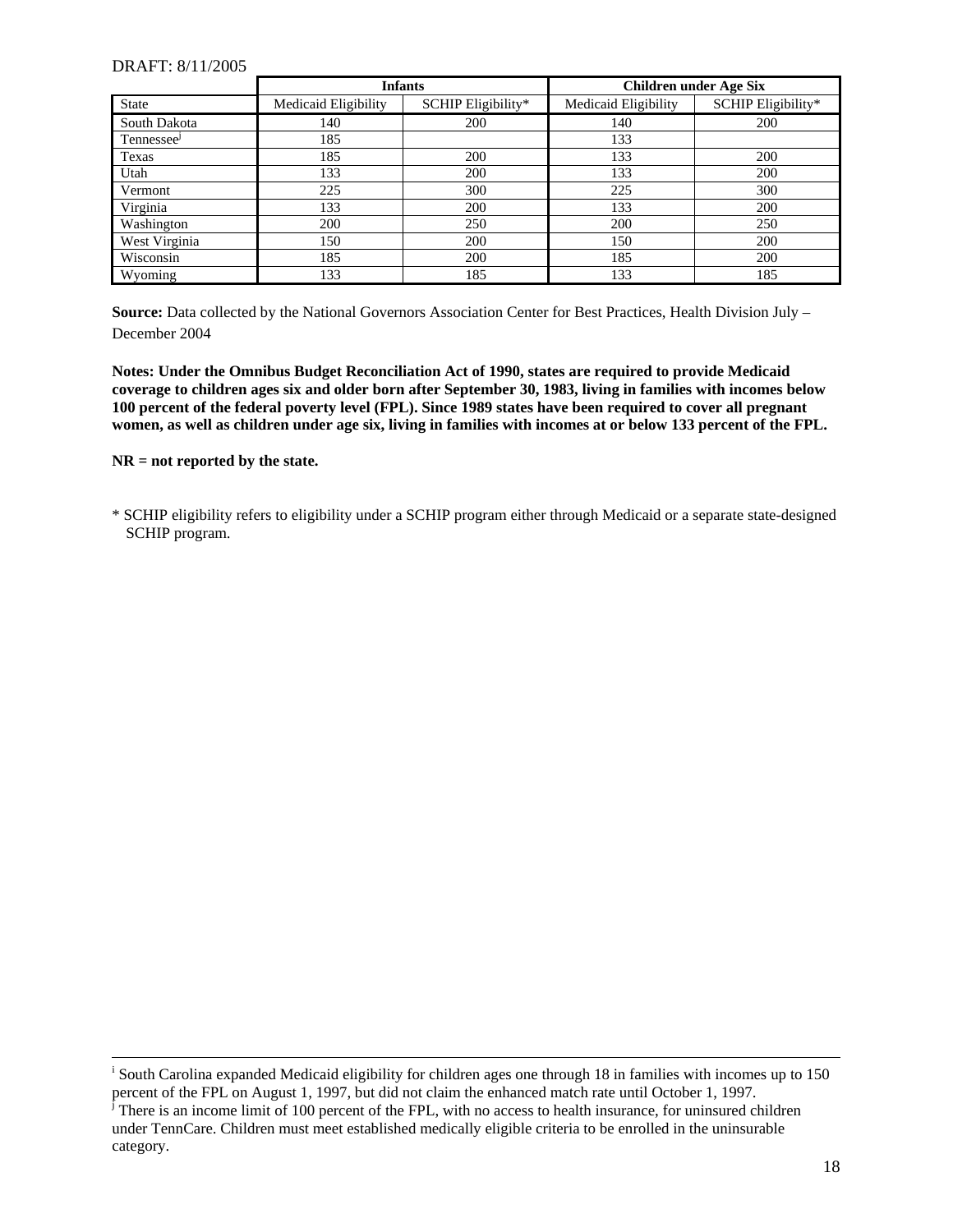|                            | Children Ages 6 through 18* |                                |
|----------------------------|-----------------------------|--------------------------------|
| State                      | Medicaid Eligibility        | SCHIP Eligibility <sup>†</sup> |
| Alabama                    | 100                         | 200                            |
| Alaska                     | 100                         | $175^{\circ}$                  |
| Arizona                    | 100                         | 200 <sup>b</sup>               |
| <b>Arkansas</b>            | 200                         | 200                            |
| California                 | 100                         | 250                            |
| Colorado                   | 100                         | 185                            |
| Connecticut <sup>c</sup>   | 185                         | 300                            |
| Delaware                   | 100                         | 200                            |
| District of Columbia       | 100                         | 200                            |
| Florida                    | 100                         | 200                            |
| Georgia                    | 100                         | 235                            |
| Hawaii                     | 100                         | 200                            |
| Idaho <sup>d</sup>         | 100                         | 150                            |
| Illinois                   | 133                         | 200                            |
| Indiana                    | 150                         | 200                            |
| Iowa                       | 133                         | 200                            |
| Kansas                     | 100                         | 200                            |
| Kentucky                   | 100                         | 200                            |
| Louisiana                  | 100                         | 200                            |
| Maine                      | 150                         | 200                            |
| Maryland                   | 100                         | 300                            |
| Massachusetts <sup>e</sup> | 150                         | 200                            |
| Michigant                  | 150                         | 200                            |
| Minnesota                  | $275^{g, h}$                |                                |
| Mississippi                | <b>NR</b>                   | <b>NR</b>                      |
| Missouri <sup>1</sup>      | 100                         | 300                            |
| Montana                    | 100                         | 150                            |
| Nebraska                   | 100                         | 185                            |
| Nevada                     | 100                         | 200                            |
| New Hampshire              | 185                         | 300                            |
| New Jersey                 | 100                         | 350 <sup>j</sup>               |
| New Mexico <sup>k</sup>    | 185                         | 235                            |
| New York <sup>1</sup>      | 133                         | 250                            |
| North Carolina             | 100                         | 200                            |
| North Dakota               | 100                         | 140                            |

#### **Table 7. Medicaid and SCHIP Eligibility Levels in Percentages of the Federal Poverty Level (FPL) for Children Ages 6 through 18 (as of October 1, 2003)**

<span id="page-18-0"></span><sup>a</sup> 150 percent FPL for children with other insurance.

<span id="page-18-1"></span><sup>b</sup> For children ages six through 18.

<span id="page-18-2"></span><sup>c</sup> Connecticut's pre-SCHIP Medicaid eligibility levels on October 1, 1997, covered children through age 16 up to 185 percent of the FPL.

<span id="page-18-3"></span><sup>d</sup> In July 2004, Idaho implemented a separate SCHIP program for children ages 0-19 at 150 percent to185 percent of the FPL.

<span id="page-18-4"></span><sup>e</sup> Massachusetts' pre-SCHIP Medicaid eligibility levels on October 1, 1997, covered children through age 17 up to 133 percent of the FPL.

<span id="page-18-5"></span><sup>f</sup> Michigan's pre-SCHIP Medicaid eligibility levels on October 1, 1997, covered newborns to age one up to 185 percent of the FPL and children ages one through 15 only up to 150 percent of the FPL.

<span id="page-18-6"></span> $\frac{g}{g}$  The MinnesotaCare program has a gross income level for families of 275 percent of the FPL; this program also has premium payments and barriers for some children who have insurance or access to insurance. Minnesota's income level in its Medicaid State Plan for children ages six through 18 is 150 percent of the FPL, effective July 1, 2004.

<span id="page-18-7"></span><sup>h</sup> Children under age 21 are eligible in the MinnesotaCare program up to 275 percent of the FPL. The highest income level in Minnesota's Medicaid plan for children ages 18 to 20 is 100 percent of the FPL.

<span id="page-18-8"></span><sup>i</sup> Missouri's FPLs are for children up to age 19.

<span id="page-18-9"></span><sup>j</sup> New Jersey's SCHIP eligibility covers children up to 350 percent of the FPL through age 18. Medicaid-eligible children ages six through 18 at 133 percent of the FPL must be uninsured. k New Mexico covers children for Medicaid and SCHIP up to age 19.

<span id="page-18-10"></span>

<span id="page-18-11"></span><sup>1</sup> In New York, the 250 percent of the FPL represents gross FPL. Children ages six through 18 may be eligible for SCHIP above 250 percent of FPL (at full premium cost) if other eligibility criteria are met.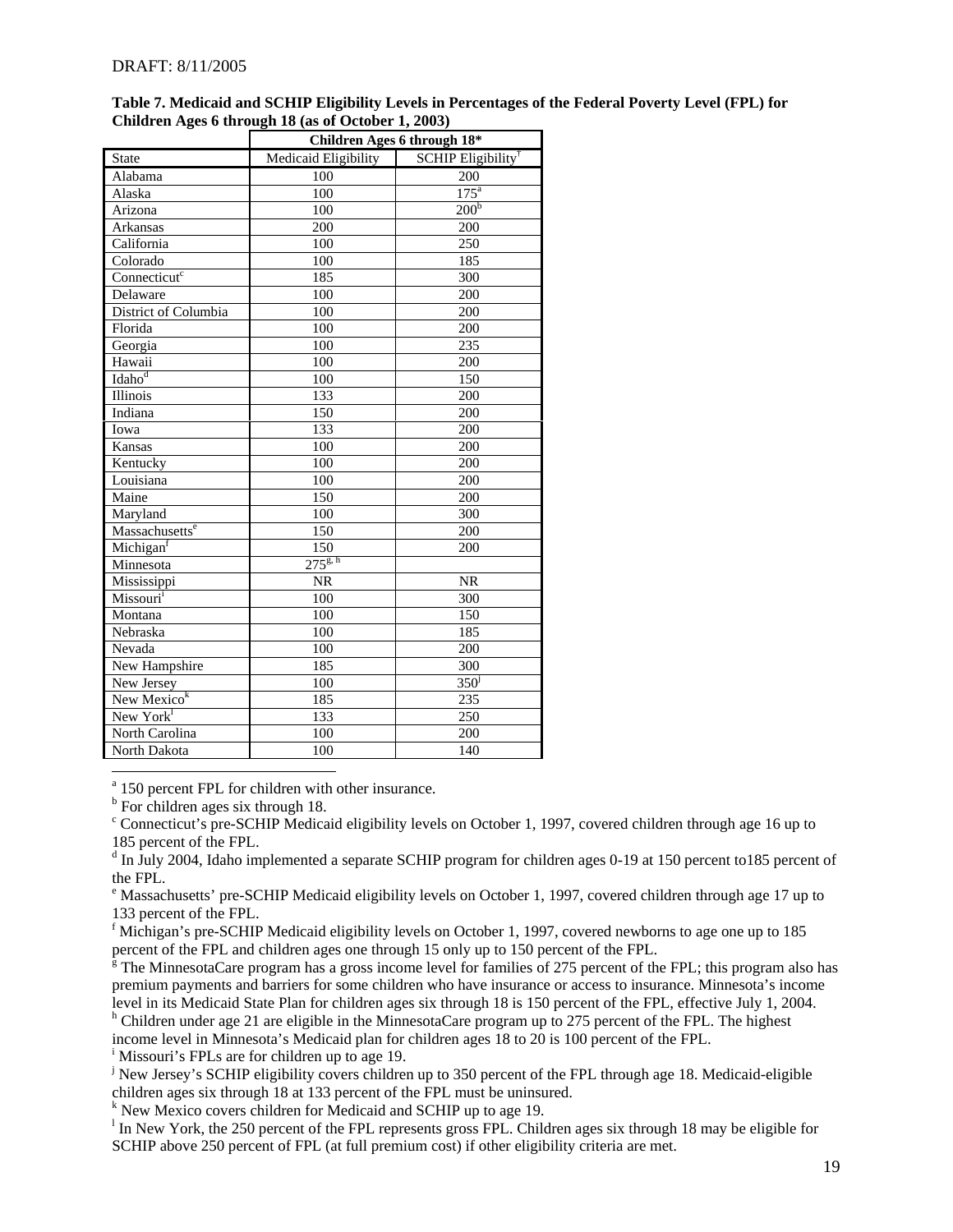l

|                        | Children Ages 6 through 18* |                                |  |
|------------------------|-----------------------------|--------------------------------|--|
| <b>State</b>           | Medicaid Eligibility        | SCHIP Eligibility <sup>†</sup> |  |
| Ohio                   | 150                         | 200                            |  |
| Oklahoma               | 185                         | 185                            |  |
| Oregon                 | 100                         | 185                            |  |
| Pennsylvania           | 100                         | 200 <sup>m</sup>               |  |
| Rhode Island           | 250                         | 250                            |  |
| South Carolina         | 100                         | 150                            |  |
| South Dakota           | 140                         | 200                            |  |
| Tennessee <sup>n</sup> | 100                         |                                |  |
| Texas                  | 100                         | 200                            |  |
| Utah                   | 100                         | 200                            |  |
| Vermont                | 225                         | 300                            |  |
| Virginia               | 100                         | 200                            |  |
| Washington             | 200                         | 250                            |  |
| West Virginia          | 100                         | 200                            |  |
| Wisconsin              | 100                         | 200                            |  |
| Wyoming                | 100                         | 185                            |  |

**Source:** Data collected by the National Governors Association Center for Best Practices, Health Division July – December 2004.

Notes: This age group represents children ages six through 18 (until their 19<sup>th</sup> birthday). Under **OBRA 1990, states are required to phase in coverage for children ages six and older born after September 30, 1983, living in families with incomes up to 100 percent of the FPL, until all children**  (until the 19<sup>th</sup> birthday) are covered; the upper age limit was reached in October 2002. <sup>†</sup> SCHIP **eligibility refers to eligibility under a SCHIP program either through Medicaid or a separate statedesigned SCHIP program. Medicaid coverage for children age 19 to 21 is an optional category; states are not mandated to cover this population. However, if a state does provide coverage, it is mandated to provide Early and Periodic Screening, Diagnostic, and Treatment (EPSDT) services. States are required to provide EPSDT services to all individuals under the age of 21 enrolled in Medicaid. NR = not reported by the state.** 

<span id="page-19-0"></span>m In Pennsylvania, a state-funded program covers children up to 235 percent of the FPL.

<span id="page-19-1"></span><sup>&</sup>lt;sup>n</sup> There is an income limit of 100 percent of FPL with no access to health insurance for uninsured children under TennCare. Children must meet established medically eligible criteria to be enrolled in the uninsurable category.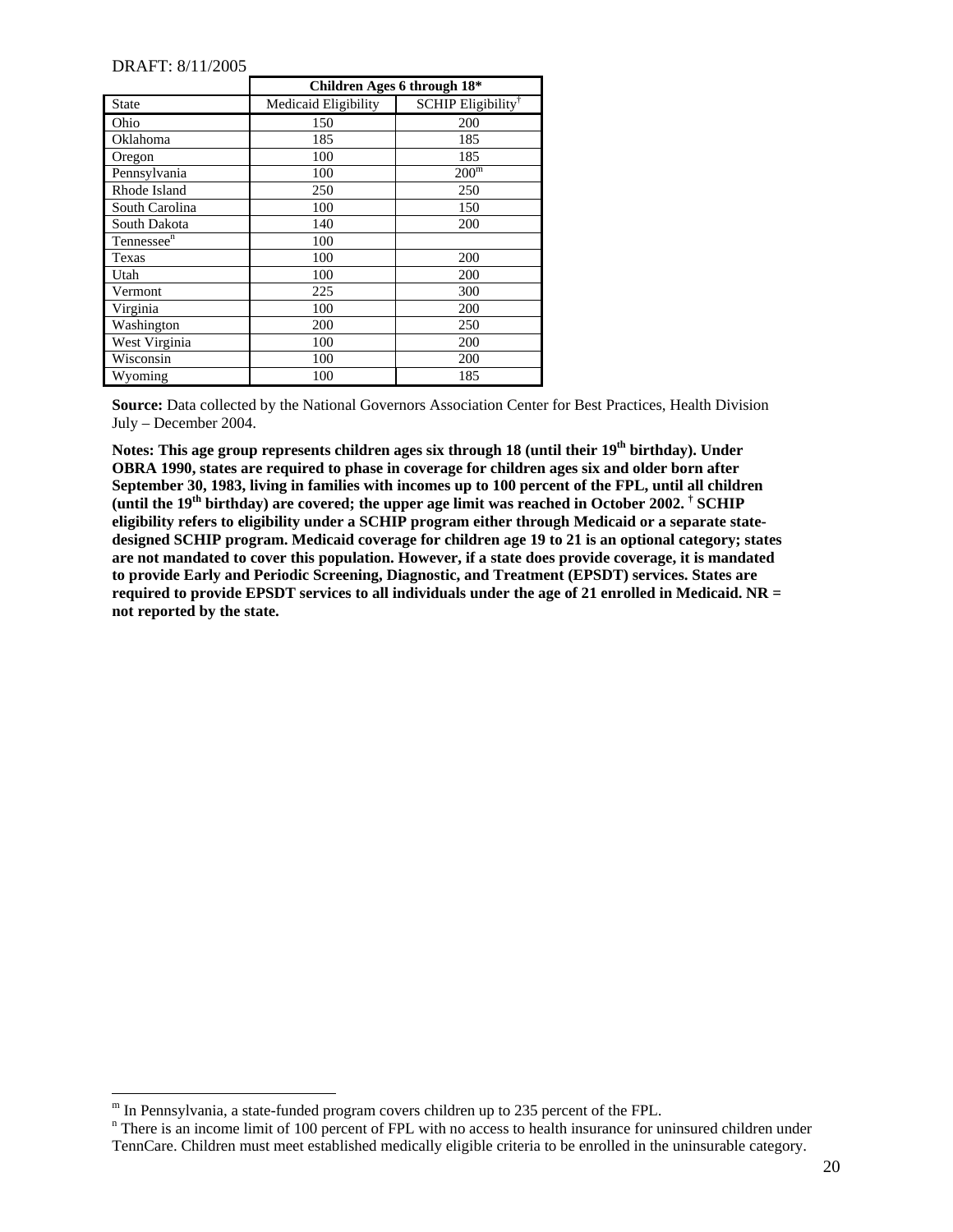l

| <b>State</b>            | Medicaid Eligibility   | <b>SCHIP Eligibility*</b> |
|-------------------------|------------------------|---------------------------|
| Alabama                 | 133                    |                           |
| Alaska                  | 175                    |                           |
| Arizona                 | 133                    |                           |
| Arkansas                | 200                    |                           |
| California <sup>a</sup> | 300                    |                           |
| Colorado                | 133                    | $185^{\rm b}$             |
| Connecticut             | 185                    |                           |
| Delaware                | $200^\circ$            |                           |
| District of Columbia    | 185                    | 200                       |
| Florida                 | 185                    |                           |
| Georgia                 | 235                    |                           |
| Hawaii                  | 185                    |                           |
| Idaho                   | 133                    |                           |
| Illinois                | 200                    |                           |
| Indiana                 | $\overline{150}$       |                           |
| Iowa                    | 200                    |                           |
| Kansas                  | 150                    |                           |
| Kentucky                | 185                    |                           |
| Louisiana               | 200 <sup>d</sup>       |                           |
| Maine                   | 200                    |                           |
| Maryland                | $\overline{250}$       |                           |
| Massachusetts           | 200                    | 200                       |
| Michigan                | 185                    | 185                       |
| Minnesota               | $\overline{275}$       | $275^{\circ}$             |
| Mississippi             | $\overline{\text{NR}}$ | $\overline{\text{NR}}$    |
| Missouri                | 185                    |                           |
| Montana                 | 133                    |                           |
| Nebraska                | 185                    | 185                       |
| Nevada                  | 133                    |                           |
| New Hampshire           | 185                    |                           |
| New Jersey <sup>f</sup> | 185                    | 200                       |
| New Mexico              | N/A                    |                           |
| New York <sup>g</sup>   | 200                    | $250^h$                   |
| North Carolina          | 185                    |                           |
| North Dakota            | 133                    |                           |
| Ohio                    | 150                    |                           |
| Oklahoma                | 185                    |                           |
| Oregon                  | 185                    |                           |

**Table 8. Medicaid and SCHIP Eligibility as a Percentage of the Federal Poverty Level (FPL) for Pregnant Women (as of October 1, 2003)** 

<span id="page-20-7"></span><sup>h</sup> In New York, the 250 percent represents gross FPL. Pregnant women up to age 19 may be eligible for Child Health Plus above 250 percent of FPL (at full premium cost) if other eligibility criteria are met.

<span id="page-20-0"></span><sup>&</sup>lt;sup>a</sup> California's Medicaid program covers pregnant women with incomes through 200 percent of the FPL. The Access for Infants and Mothers (AIM) program covers pregnant women with incomes between 200 percent and 300 percent of the FPL.

<span id="page-20-1"></span><sup>&</sup>lt;sup>b</sup> Colorado received approval for a HIFA waiver to claim Title XXI funding to expand coverage to pregnant women with family incomes between 134 percent and 185 percent of the FPL under its SCHIP program.

<span id="page-20-2"></span><sup>&</sup>lt;sup>c</sup> Maternity is a covered benefit under Delaware's SCHIP program, but the Medicaid FPL is the same as the SCHIP eligibility level. All births become Medicaid births.

<span id="page-20-3"></span> $\alpha$  In Louisiana, eligibility was increased to 200 percent of FPL effective January 1, 2003.

<span id="page-20-4"></span><sup>&</sup>lt;sup>e</sup> In Minnesota, a separate SCHIP program covers unborn children of non-citizen pregnant women ineligible for Medicaid and without other health insurance, effective November 1, 2002.

<span id="page-20-5"></span> $\rm{f}$  In New Jersey, pregnant women with 185 percent to 200 percent of the FPL must be uninsured.

<span id="page-20-6"></span><sup>&</sup>lt;sup>g</sup> New York provides family planning services only for 22 months (up to a total of 24 months) for women losing Medicaid coverage postpartum. Continuous eligibility for pregnant women is calculated until the end of the month in which the 60<sup>th</sup> day occurs following the end of the pregnancy. In New York, families are required to report a change in residency, which could affect their insurance status.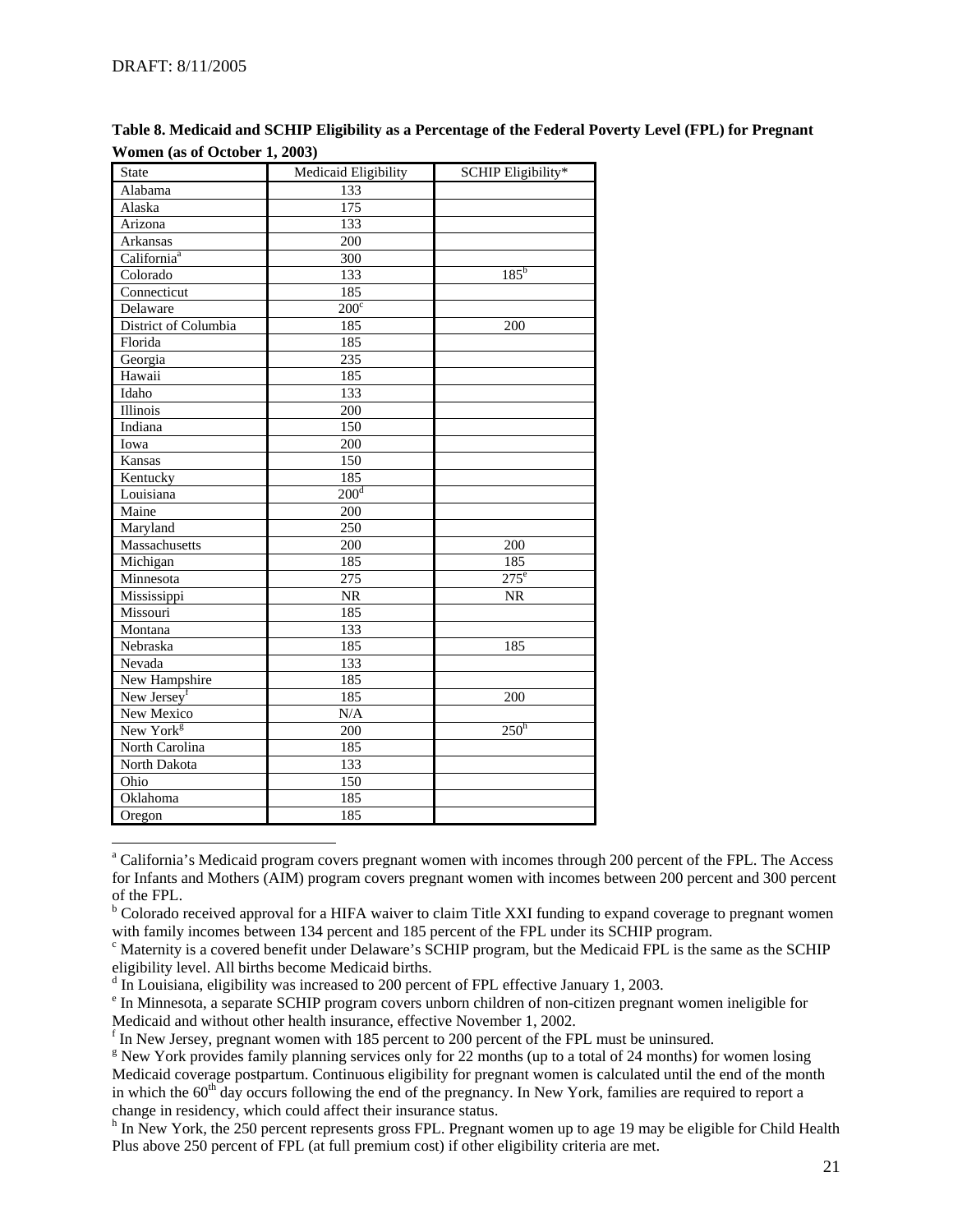| <b>State</b>   | Medicaid Eligibility | SCHIP Eligibility* |
|----------------|----------------------|--------------------|
| Pennsylvania   | 185                  |                    |
| Rhode Island   | 185                  | 250                |
| South Carolina | 185                  |                    |
| South Dakota   | 133                  |                    |
| Tennessee      | 185                  |                    |
| Texas          | 185                  |                    |
| Utah           | 133                  |                    |
| Vermont        | 200                  |                    |
| Virginia       | 133                  |                    |
| Washington     | 185                  | 185                |
| West Virginia  | 150                  |                    |
| Wisconsin      | 185                  | 200                |
| Wyoming        | 133                  | 185                |

**Source:** Data collected by the National Governors Association Center for Best Practices, Health Division July – December 2004.

#### **Notes: NR = not reported by the state.**

\* Pregnant women over age 19 are not an eligible category for SCHIP unless the state has applied for and received approval from HHS for a waiver to cover them as a group. Pregnant women over age 19 may also be covered by SCHIP if the state has a state plan amendment for prenatal care and delivery only (i.e., expansion of SCHIP coverage to cover unborn children, including unborn children of low-income immigrants).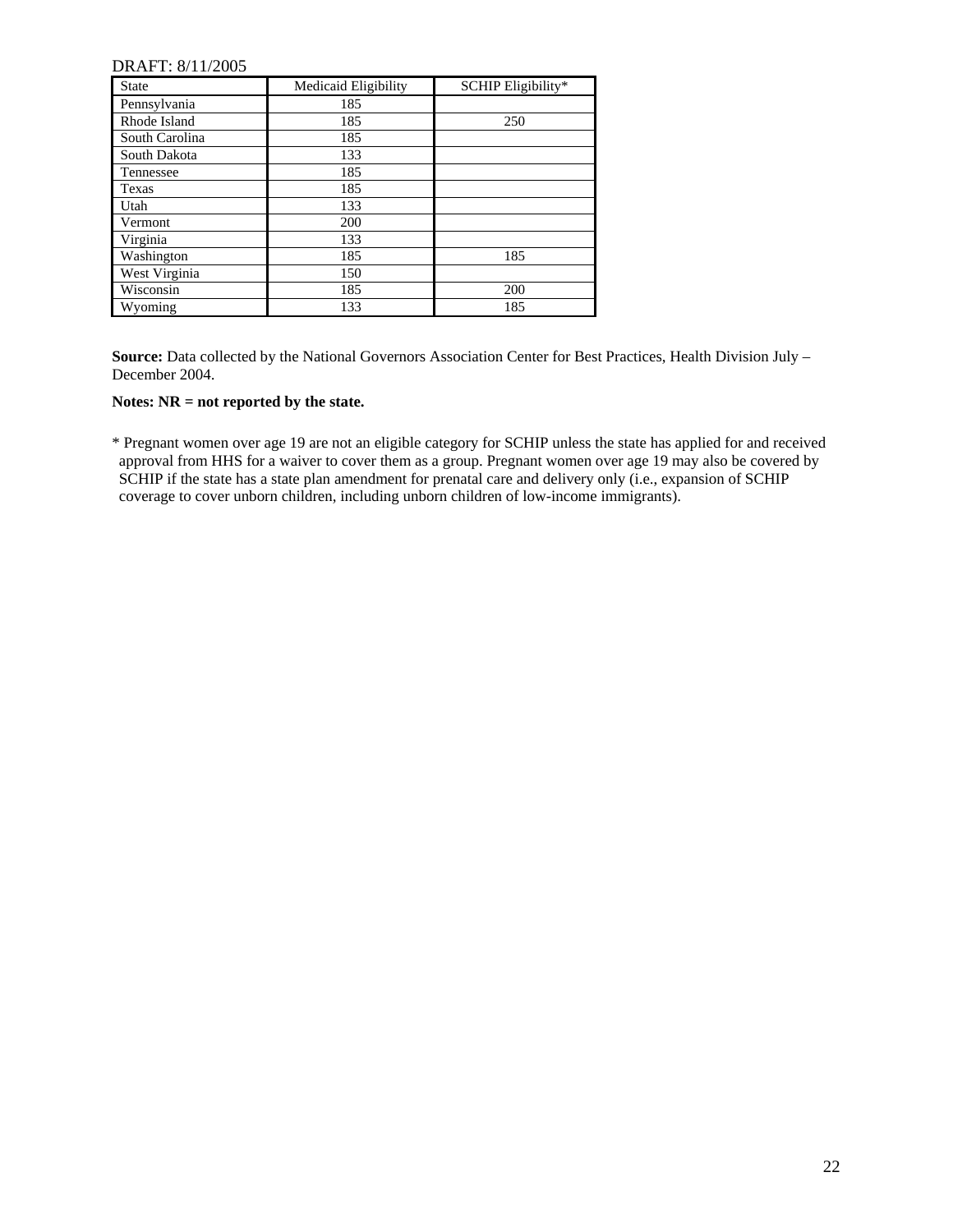l

| <b>State</b>          | <b>Program Title</b>                               | <b>Program Type</b>                                                                                             | <b>Target Eligibility Group</b>                                                                                                                      | <b>Eligibility Level</b><br>$(% \mathbf{P}(\mathbf{A})\rightarrow \mathbf{P}(\mathbf{A}))$ |
|-----------------------|----------------------------------------------------|-----------------------------------------------------------------------------------------------------------------|------------------------------------------------------------------------------------------------------------------------------------------------------|--------------------------------------------------------------------------------------------|
| Alabama               | Plan First                                         | Medicaid 1115<br>Waiver for Family<br><b>Planning Services</b>                                                  | Females ages 19-44                                                                                                                                   | 133                                                                                        |
|                       | <b>AHCCCS</b>                                      | Medicaid 1115                                                                                                   | Families with children                                                                                                                               | 100                                                                                        |
| Arizona <sup>a</sup>  | <b>Health Insurance for Parents</b>                | <b>HIFA Waiver</b>                                                                                              | Parents of children covered<br>by SOBRA or SCHIP                                                                                                     | 200                                                                                        |
| Arkansas <sup>b</sup> | Medicaid                                           | Medicaid 1115<br>demonstration for<br>family planning                                                           | Females ages 14-44                                                                                                                                   | 200                                                                                        |
| California            | MediCal                                            | Medicaid 1931 &<br>Medically Needy                                                                              | Adults with children                                                                                                                                 | 100                                                                                        |
| Colorado              | Child Health Plus                                  | HIFA Waiver <sup>c</sup>                                                                                        | Pregnant women                                                                                                                                       | 185                                                                                        |
|                       | Medicaid                                           | Medicaid 1931 <sup>d</sup>                                                                                      | Adults with children                                                                                                                                 |                                                                                            |
| Connecticut           | <b>HUSKY</b>                                       | Medicaid 1931                                                                                                   | Adults with children                                                                                                                                 | 100                                                                                        |
| Delaware              | Diamond State Health Plan                          | Medicaid 1115                                                                                                   | <b>Adults</b>                                                                                                                                        | 100                                                                                        |
| District of Columbia  | <b>DC</b> Healthy Families                         | Medicaid 1931                                                                                                   | Adults with children                                                                                                                                 | 200                                                                                        |
| Hawaii                | Hawaii QUEST (QUEST)                               | Medicaid 1115                                                                                                   | <b>Adults</b>                                                                                                                                        | 100                                                                                        |
| Illinois              | Family Care <sup>e</sup><br>Illinois Healthy Women | Medicaid 1931<br>Medically Needy<br><b>HIFA Waiver</b><br>Medicaid 1115<br>demonstration for<br>family planning | Adults with children<br>Adults with children<br>Adults with children<br>Women age 19-44 who are<br>losing their eligibility for<br>Medicaid or SCHIP | 30<br>38<br>133<br>200                                                                     |
| Kansas                | Medicaid                                           | Medicaid 1931                                                                                                   | Adults with children                                                                                                                                 | 32                                                                                         |
| Kentucky              | Medicaid                                           | Medicaid 1931<br><b>Medically Needy</b>                                                                         | Adults with children<br>Adults with children                                                                                                         | 52<br>28                                                                                   |
| Louisiana             | Low Income Families with<br>Children               | Medicaid 1931                                                                                                   | Adults with children                                                                                                                                 | 13                                                                                         |
| Maine                 | Medicaid                                           | Medicaid 1931                                                                                                   | Adults of Medicaid- and<br>SCHIP- eligible children                                                                                                  | 150                                                                                        |
|                       | MaineCare for Childless<br><b>Adults</b>           | <b>HIFA Waiver</b>                                                                                              | Adults with no dependent<br>children                                                                                                                 | 100                                                                                        |
| Maryland              | Medicaid                                           | Medicaid 1931                                                                                                   | Adults with children                                                                                                                                 | 40                                                                                         |
| Massachusetts         | MassHealth Standard                                | Medicaid 1115                                                                                                   | Parents, disabled adults, and<br>unemployed adults                                                                                                   | 133                                                                                        |
|                       | MassHealth Family<br>Assistance <sup>f</sup>       | Medicaid 1115                                                                                                   | Custodial families and<br>uninsured adults                                                                                                           | 200                                                                                        |

| Table 9: Programs that Provide Health Coverage to Adults with Children (as of October 1, 2003) <sup>†</sup> |  |  |
|-------------------------------------------------------------------------------------------------------------|--|--|
|                                                                                                             |  |  |

<span id="page-22-0"></span><sup>&</sup>lt;sup>a</sup> Arizona's Medicaid program received a section 1115 Medicaid waiver in 1982 to place the entire Medicaid

<span id="page-22-1"></span>population into managed care.<br><sup>b</sup> Arkansas' Medicaid program increased the eligibility level to 200 percent FPL to provide health coverage to adults with children on February 1, 2003.

<span id="page-22-2"></span><sup>&</sup>lt;sup>c</sup> Colorado submitted a HIFA waiver in May 2002 to allow the state to claim Title XXI funding to expand coverage under their SCHIP program, Child Health Plus, to pregnant women with incomes between 134 percent to 185 percent of the FPL.<br><sup>d</sup> Colorado's Medicaid 1931 covers adults with children with household incomes based on the old AFDC need

<span id="page-22-3"></span>standard.

<span id="page-22-4"></span>e In Illinois, changes to Family Care were implemented as of September 2004.

<span id="page-22-5"></span><sup>&</sup>lt;sup>f</sup> MassHealth Family Assistance only provides coverage to adults if their employers participate in the MassHealth Insurance Partnership.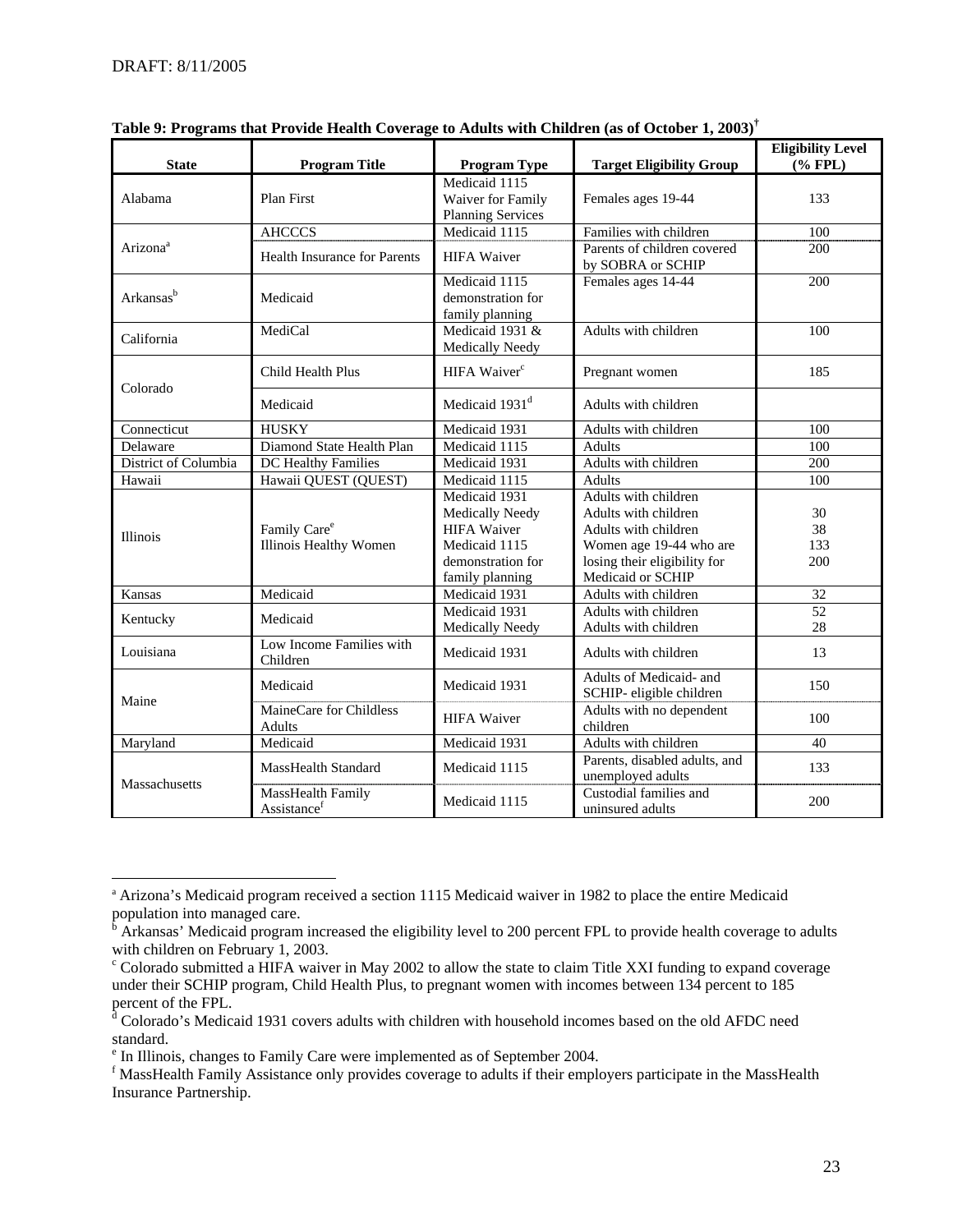$\overline{\phantom{a}}$ 

| Michigan       | Medicaid                                | Medicaid 1931                              | Adults with children<br>Medically needy caretaker<br>relatives | $35 - 40^{\circ}$<br>$35 - 45^h$          |
|----------------|-----------------------------------------|--------------------------------------------|----------------------------------------------------------------|-------------------------------------------|
|                | <b>Adult Benefit Waiver</b>             | <b>HIFA</b> Waiver                         | <b>Adults</b>                                                  | 35                                        |
| Minnesota      | MinnesotaCare                           | Medicaid 1115 &<br>$SCHIP$ 1115 $^i$       | Adults with children                                           | 275                                       |
|                |                                         | State-funded                               | Adults without children                                        | 175                                       |
| Mississippi    | <b>MS</b> Health Benefits               | <b>SCHIP</b>                               | Children and adults with<br>employer sponsored<br>coverage*    | 200 <sup>j</sup>                          |
| Missouri       | <b>MAF</b>                              | Medicaid 1931                              | Parents/Eligible Caretakers                                    | $77^k$                                    |
|                | $MC+$                                   | Medicaid 1115                              | Parents/Eligible Caretakers<br>on Extended Transitional        | 100                                       |
| Montana        | Medicaid                                | Section 1931<br>Medicaid                   | Parents and other related<br>adults with children              | 37 or less<br>depending on<br>family size |
| Nevada         | Medicaid                                | Medicaid                                   | Adults with children<br>Children only                          | $\mathcal{V}^{\prime}$                    |
| New Mexico     | New Mexico State Coverage<br>Initiative | <b>HIFA Waiver</b>                         | Parent and childless adults                                    | 200                                       |
| New York       | Family Health Plus <sup>1</sup>         | Medicaid 1115                              | Adults with children<br>Adults without children                | 150<br>100                                |
| New Jersey $m$ | New Jersey FamilyCare                   | <b>SCHIP 1115</b>                          | Adults with children                                           | 200                                       |
| North Dakota   | Medicaid                                | Medicaid 1931<br>Medically Needy           | Families with children and<br>underemployed families           | 40<br>55                                  |
| Ohio           | <b>Healthy Families</b>                 | Medicaid 1931                              | Adults with children                                           | 100                                       |
| Oregon         | Oregon Health Plan                      | Medicaid 1115                              | <b>Adults</b>                                                  | 100                                       |
|                | Oregon Health Plan 2                    | HIFA Waiver <sup>n</sup>                   | <b>Adults</b>                                                  | 185                                       |
| Pennsylvania   | <b>Adult Basic Coverage</b>             | State-funded <sup>o</sup>                  | Uninsured adults                                               | 200                                       |
| Rhode Island   | RIteCare and RI Share                   | Medicaid/ SCHIP<br>1115 & Medicaid<br>1931 | Adults with children                                           | 185                                       |
| South Carolina | Low Income Families                     | Medicaid 1931                              | Low income families with<br>dependent children                 | 50                                        |
| South Dakota   | Low-Income Families                     | Medicaid 1931                              | Adults with children <sup>p</sup>                              |                                           |
| Tennessee      | TennCare                                | Medicaid 1115                              | Uninsurable adults                                             | 100                                       |

<span id="page-23-0"></span><sup>g</sup> Michigan – estimated percent of the FPL based upon a percent of the 1996 AFDC standard. Varies by geographic area.

<span id="page-23-1"></span><sup>h</sup> Michigan – estimated percent of the FPL. Varies by geographic area.

<span id="page-23-2"></span><sup>i</sup> MinnesotaCare parents and caretakers with incomes between 100 percent and 200 percent of the FPL will be covered by a SCHIP-enhanced match under an 1115 SCHIP waiver approved June 13, 2001. Other MinnesotaCare parents and caretakers will continue to receive the regular FMAP under a Medicaid 1115 waiver. MinnesotaCare coverage of adults without children is 100 percent state funded, and is not part of either the Medicaid or SCHIP 1115 waivers.

<span id="page-23-3"></span><sup>j</sup> Mississippi received approval for its employer buy-in program; however, implementation has been put on hold indefinitely.

<span id="page-23-4"></span><sup>k</sup> Missouri Medicaid reduced the percentage of FPL to 77 percent on July 1, 2004.

<span id="page-23-5"></span><sup>1</sup> New York's Family Health Plus program covers parents who are not eligible under medically needy programs.

<span id="page-23-6"></span>m New Jersey's FamilyCare program has been closed to applicants effective June 2002; however, recipients prior to June 2002 still qualify.

<span id="page-23-7"></span><sup>n</sup> Oregon received approval for a HIFA waiver on October 15, 2002. Under the waiver, Oregon uses SCHIP funds and Medicaid funds to expand health insurance coverage to pregnant women, children and parents of Medicaid and SCHIP-eligible enrollees, childless adults, and individuals covered under the state's Family Health Insurance Assistance program up to 185 percent of the FPL.

<span id="page-23-8"></span><sup>o</sup> Pennsylvania's Adult Basic Coverage is funded with tobacco settlement funds.

<span id="page-23-9"></span><sup>p</sup> South Dakota's Medicaid 1931 covers adults with children with household incomes based on the old AFDC need standard.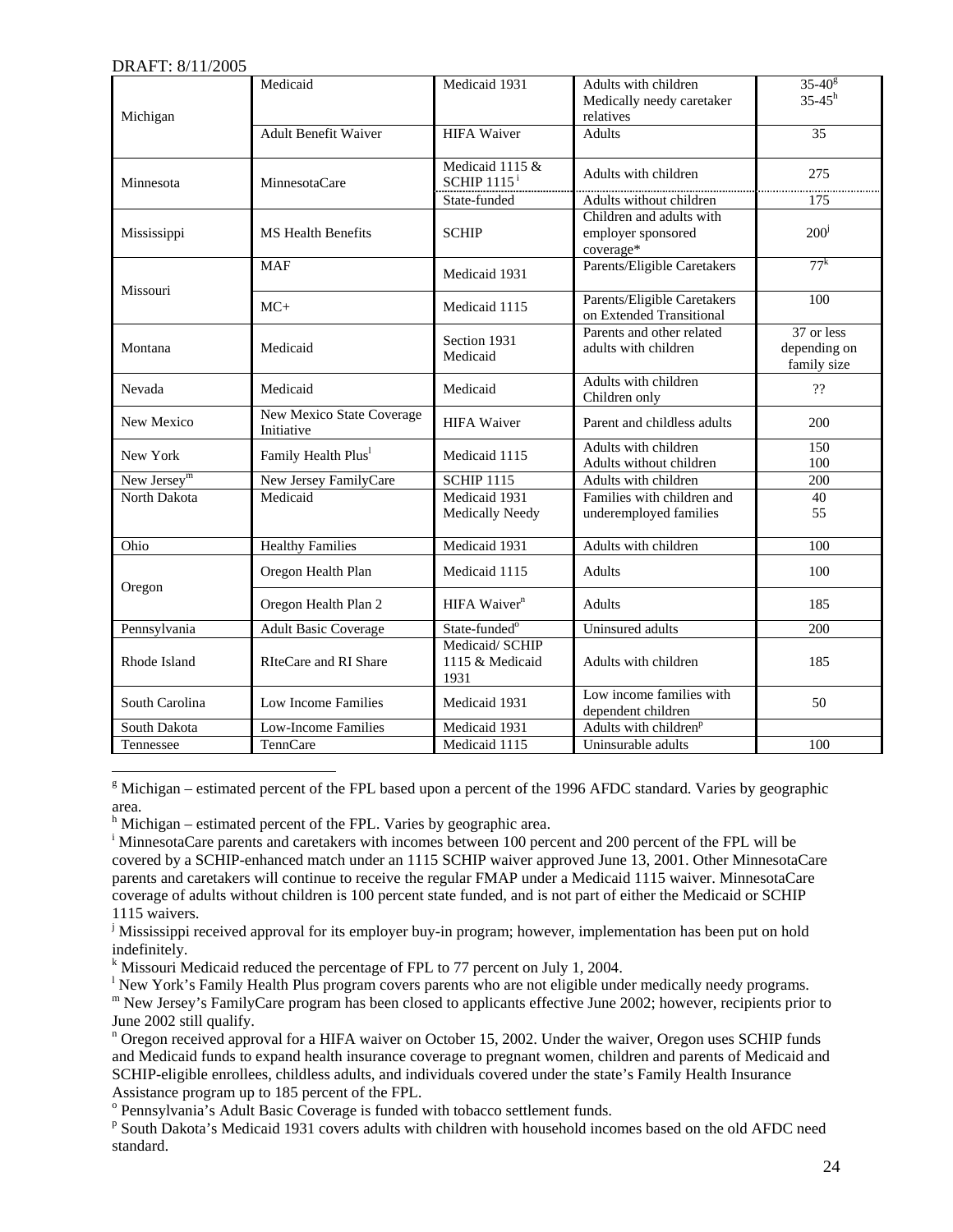| Texas <sup>q</sup>    | Medicaid                   | Medicaid 1931             | Uninsured adults         |                  |
|-----------------------|----------------------------|---------------------------|--------------------------|------------------|
| Utah <sup>r</sup>     | Primary Care Network       | Medicaid 1115             | Uninsured adults         | 150              |
|                       | (PCN)                      |                           |                          |                  |
|                       | Medicaid                   | Medicaid 1931 and         | Adults with children     |                  |
|                       |                            | medically needy           |                          |                  |
| Vermont               | Vermont Health Access Plan | Medicaid 1115             | Uninsured adults         | 150-185          |
|                       | Medicaid                   | Medicaid                  | Adults with children     | $18.3 - 30.7$    |
|                       |                            |                           |                          |                  |
| Virginia <sup>s</sup> | <b>HIPP/ESHI</b>           | Medicaid/SCHIP            | Children and adults with | 133/200          |
|                       |                            |                           | employer sponsored       |                  |
|                       |                            |                           | coverage*                |                  |
| Washington            | Basic Health Plan          | State-funded <sup>t</sup> | Adults and children      | 200 <sup>u</sup> |
|                       | WA Medicaid Program        | Medicaid 1931             | Adults with children     | $40 - 50$        |
| West Virginia         | <b>WV Medicaid Program</b> | Medicaid 1931             | Adults with children     | 20               |
|                       |                            | Combination 1931          | Adults with children     |                  |
| Wisconsin             |                            | amendment $&T19$          |                          | 185-200          |
|                       | <b>BadgerCare</b>          | and SCHIP $1115(a)$       |                          |                  |
|                       |                            | waivers                   |                          |                  |
| Wyoming               | EqualityCare               | Medicaid 1931             | Adults with children     | 100              |

#### **Sources:**

Data updated by state officials July – December 2004. Melora Krebs-Carter and John Holahan, *State Strategies for Covering Uninsured Adults* (Washington, D.C.: Urban Institute, February 2000). AcademyHealth, *State Coverage Matrix* available at<http://www.statecoverage.net/matrix-intro.htm> (Washington, D.C.: AcademyHealth).

#### **Key:**

l

Eligibility Level  $= As a percentage of the federal powerty level (FPL).$ 

AFDC Standard = Aid to Families with Dependent Children (AFDC) standard refers to the income and resource standards used by states to determine eligibility for old state AFDC programs. AFDC was replaced by Temporary Assistance to Needy Families (TANF).

HIFA waiver = Health Insurance Flexibility and Accountability (HIFA) waiver.

Medicaid 1115 = State providing coverage through a Medicaid Section 1115 research and demonstration waiver; receiving regular Medicaid match rate.

Medicaid 1931 = State providing coverage under Medicaid Section 1931; receiving regular Medicaid match rate. SCHIP = State Children's Health Insurance Program (SCHIP); state providing coverage through SCHIP program; receiving SCHIP match rate.

SCHIP 1115 = State providing coverage through an 1115 waiver of SCHIP; receiving SCHIP match rate. State-funded = State providing coverage using state dollars; receiving no match from the federal government.

†Not all states are listed in this chart. States not listed did not indicate that they sponsor a program that provides health coverage to adults with children.

\*SCHIP employer buy-in programs are initially intended to pay the employee's share of the premium for dependent children when the parents have access to employer-sponsored insurance. However, since few employers are able to carve out a premium just for a dependent child or children, it is often cost effective to cover the employee's share of the premium to cover the entire family.

<span id="page-24-3"></span><sup>t</sup> Washington receives the Medicaid match rate for children under age 19 at or below 200 percent of the FPL and pregnant women at or below 185 percent of the FPL. Uninsured adults are funded with state-only dollars.

<span id="page-24-0"></span><sup>&</sup>lt;sup>q</sup> Texas Medicaid 1931 covers uninsured adults based on TANF income guidelines.

<span id="page-24-1"></span><sup>&</sup>lt;sup>r</sup> Utah also provides Medicaid coverage under 1931 to adults with children at less than the medically needy (basic maintenance standard) level. Utah provides coverage to medically needy adults with income greater than the medically needy level, with spend down.

<span id="page-24-2"></span><sup>&</sup>lt;sup>s</sup> Virginia provides premium assistance for employer sponsored insurance through both Medicaid and SCHIP. In the Medicaid HIPP program the entire premium may be covered, but in the SCHIP ESHI program the premium assistance is prorated for children only. The ESHI program has very low enrollment.

<span id="page-24-4"></span> $\overline{u}$  Incomes below 200 percent of the FPL are subsidized; enrollees with incomes above 200 percent of the FPL must pay the full premium.